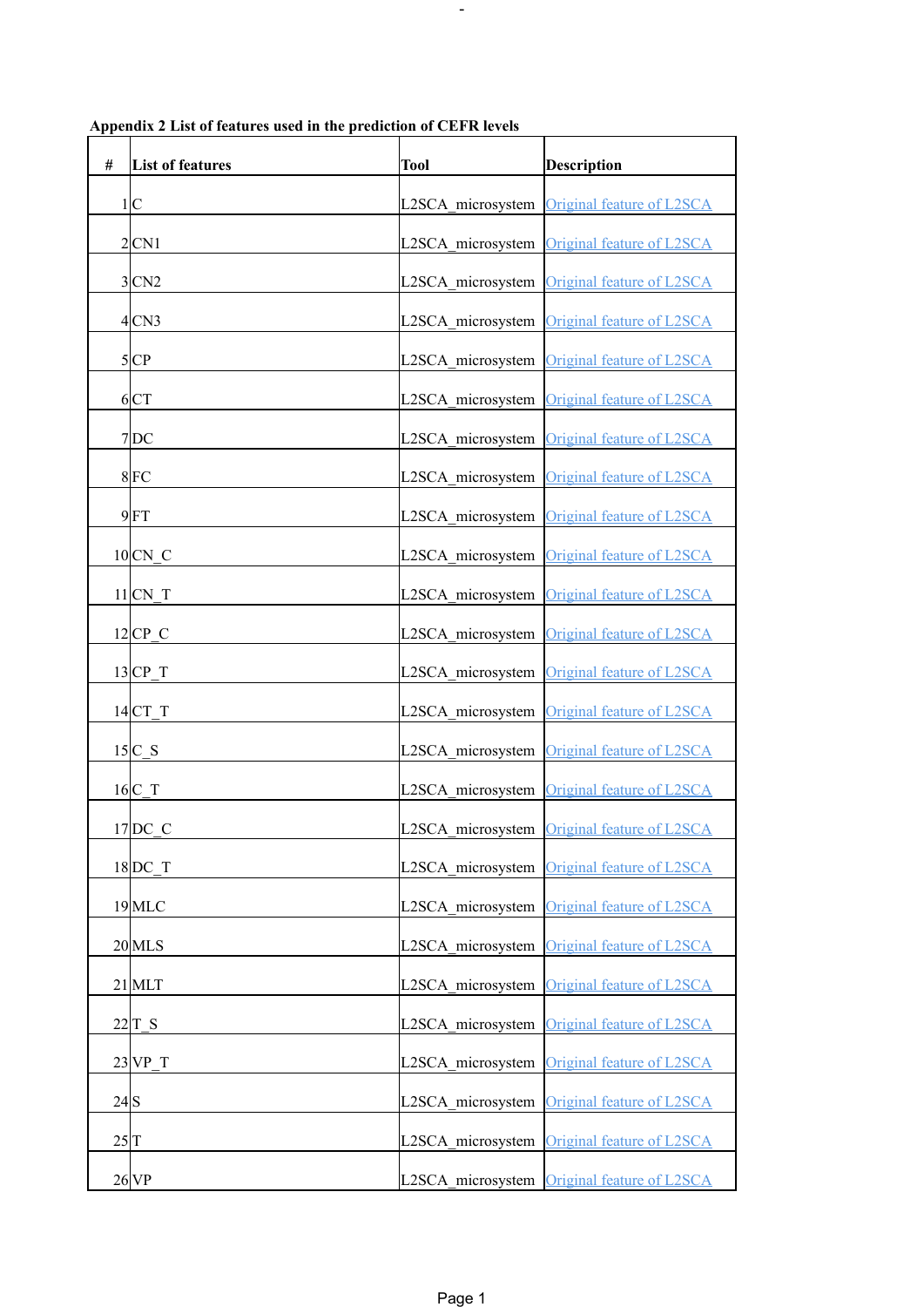| 27 W             |                                         | L2SCA microsystem Original feature of L2SCA |
|------------------|-----------------------------------------|---------------------------------------------|
| 28 GEN DT        | L2SCA_microsystem Determiner use of N's |                                             |
| 29 GEN GNC       | L2SCA microsystem                       | Generic use of 's                           |
| 30 N PREP N      | L2SCA microsystem                       | Two noun linked by a prepo-<br>sition       |
| 31 N N           | L2SCA microsystem                       | Compound nouns                              |
| 32 MD WILL       | L2SCA microsystem                       | Modal                                       |
| 33 MD MAY        | L2SCA microsystem                       | Modal                                       |
| 34 MD CAN        | L2SCA_microsystem                       | Modal                                       |
| 35 MD MUST       | L2SCA microsystem                       | Modal                                       |
| 36 MD SHALL      | L2SCA microsystem                       | Modal                                       |
| 37 MD WOULD      | L2SCA microsystem                       | Modal                                       |
| 38 MD MIGHT      | L2SCA microsystem                       | Modal                                       |
| 39 MD_COULD      | L2SCA microsystem                       | Modal                                       |
| 40 MD SHOULD     | L2SCA microsystem                       | Modal                                       |
| 41 MD HAVETO     | L2SCA microsystem                       | Modal                                       |
| 42 MD OUGHTTO    | L2SCA microsystem                       | Modal                                       |
| 43 ART A         | L2SCA_microsystem   Article             |                                             |
| 44 ART THE       | L2SCA_microsystem   Article             |                                             |
| 45 ART ZERO SING | L2SCA microsystem Article               |                                             |
| 46 ART ZERO PLUR | L2SCA microsystem                       | Article                                     |
| 47 PRF THAT1     | L2SCA microsystem                       | Proform that                                |
| 48 PRF THAT2     | L2SCA microsystem Proform that          |                                             |
| 49 PRF THAT3     | L2SCA microsystem                       | Proform that                                |
| 50 PRF THAT4     | L2SCA microsystem Proform that          |                                             |
| 51 PRF THIS1     | L2SCA microsystem                       | Proform this                                |
| 52 PRF THIS2     | L2SCA_microsystem  Proform this         |                                             |
| 53 PRF_IT        | L2SCA microsystem Proform it            |                                             |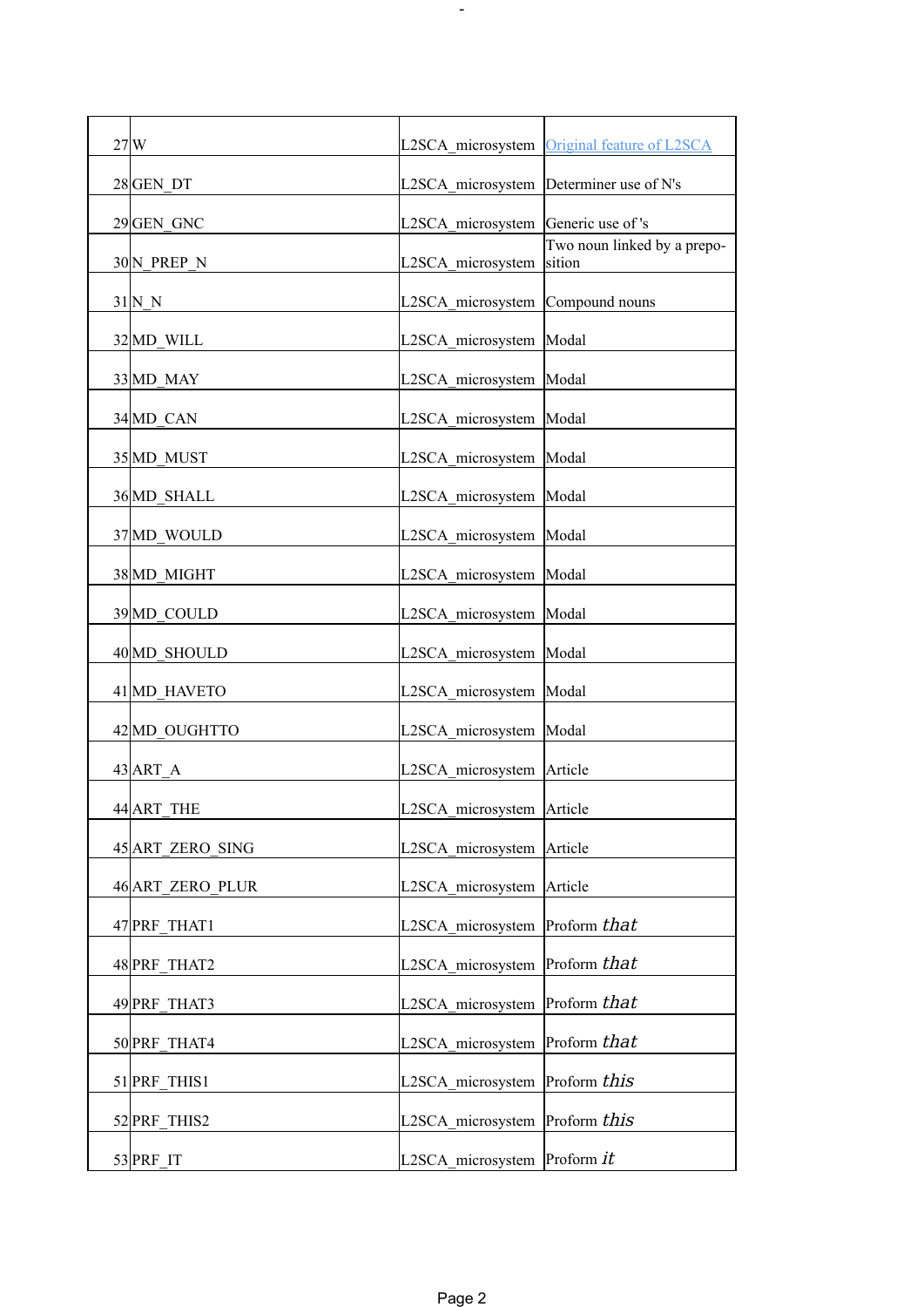| 54 REL THAT1              |                               | L2SCA microsystem Relative pronoun that         |
|---------------------------|-------------------------------|-------------------------------------------------|
| 55 REL THAT2              |                               | L2SCA_microsystem Relative pronoun that         |
| 56 REL THAT3              |                               | L2SCA microsystem Relative pronoun that         |
| 57 REL THAT4              | L2SCA microsystem             | Relative pronoun $that$                         |
| 58 REL WHICH1             |                               | L2SCA microsystem Relative pronoun <i>which</i> |
| 59 REL_WHICH2             |                               | L2SCA microsystem Relative pronoun which        |
| 60 REL WHO1               | L2SCA microsystem             | Relative pronoun $who$                          |
| 61 REL WHO2               | L2SCA microsystem             | Relative pronoun $who$                          |
| 62 COMPZ THAT1            | L2SCA microsystem             | Complementizer that                             |
| 63 COMPZ THAT2            | L2SCA microsystem             | Complementizer that                             |
| 64 COMPZ THAT3            | L2SCA microsystem             | Complementizer that                             |
| 65 PREP FOR               | L2SCA microsystem             | Preposition                                     |
| 66 PREP SINCE             | L2SCA microsystem             | Preposition                                     |
| 67 PREP FROM              | L2SCA microsystem Preposition |                                                 |
| 68 ADV AGO                | L2SCA microsystem             | Adverb                                          |
| 69 PREP DURING            | L2SCA microsystem Preposition |                                                 |
| 70 PREP TO                | L2SCA microsystem Preposition |                                                 |
| 71 QUANT_SOME             | L2SCA_microsystem Quantifier  |                                                 |
| 72 QUANT ANY              | L2SCA microsystem             | Quantifier                                      |
| 73 COUNT MANY             | L2SCA microsystem             | Countable                                       |
| 74 COUNT MUCH             | L2SCA microsystem             | Countable                                       |
| 75 COUNT MOST             | L2SCA microsystem Countable   |                                                 |
| <b>76LOW QUANT LITTLE</b> |                               | L2SCA microsystem Quantifier low quantity       |
| 77 LOW QUANT FEW          |                               | L2SCA microsystem Quantifier low quantity       |
| 78 MS_MULTI_NOUN_GEN      | L2SCA microsystem             | Microsystem multinouns                          |
| 79 MS MULTI NOUN PREP     |                               | L2SCA microsystem Microsystem multinouns        |
| 80 MS MULTI NOUN 0        |                               | L2SCA microsystem Microsystem multinouns        |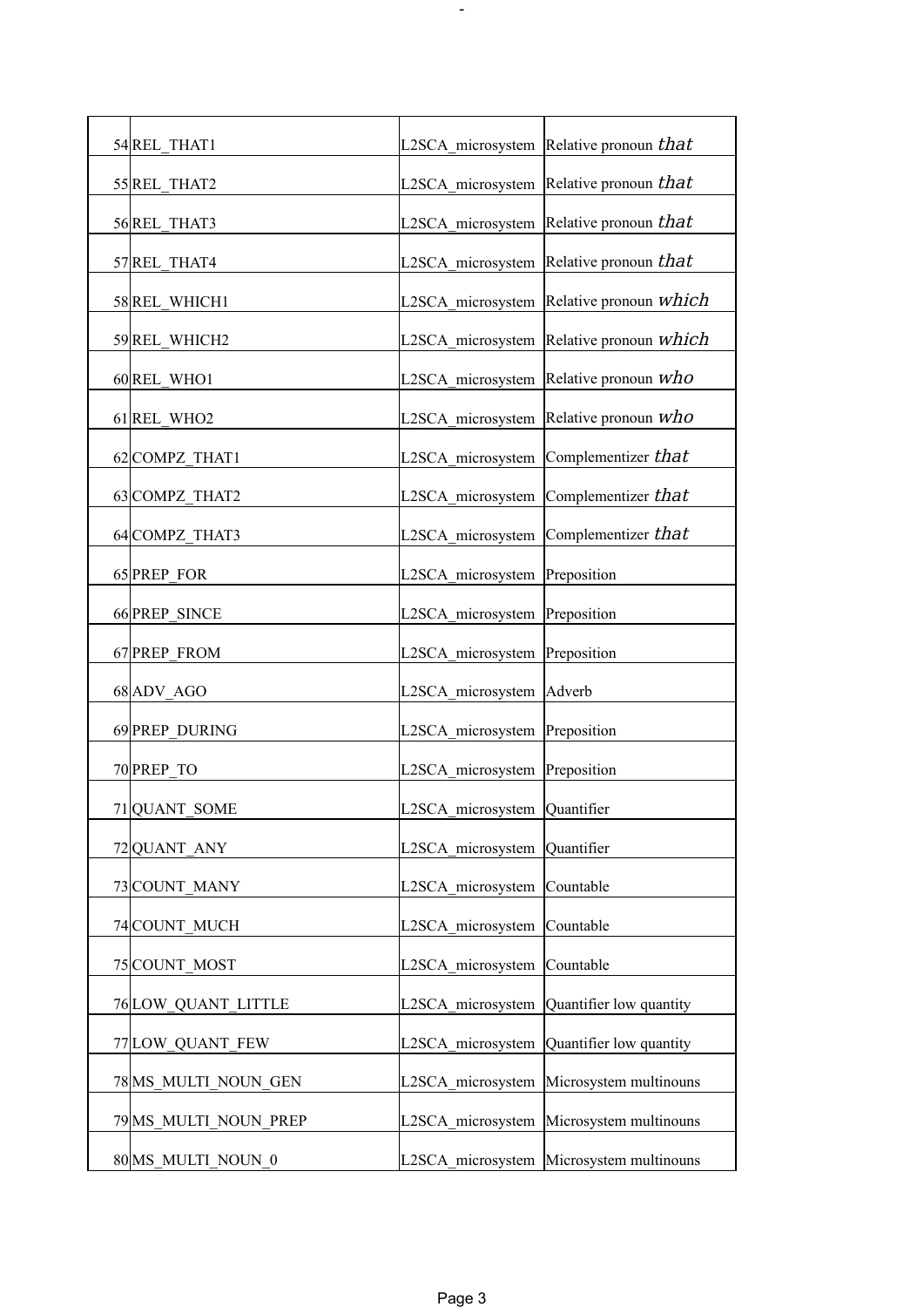| 81 MS POSS MAY                                   | L2SCA microsystem Microsystem possiblity<br>Microsystem possiblity |
|--------------------------------------------------|--------------------------------------------------------------------|
|                                                  |                                                                    |
| 82 MS POSS CAN<br>L2SCA microsystem              |                                                                    |
| 83 MS MD OBLI MUST<br>L2SCA microsystem          | Microsystem obligation                                             |
| 84 MS POSS MIGHT<br>L2SCA microsystem            | Microsystem possiblity                                             |
| 85 MS POSS COULD                                 | L2SCA microsystem Microsystem possiblity                           |
| 86 MS MD OBLI HAVETO                             | L2SCA microsystem Microsystem obligation                           |
| 87 MS DT A<br>L2SCA microsystem                  | Microsystem determination                                          |
| 88 MS DT THE<br>L2SCA_microsystem                | Microsystem determination                                          |
| L2SCA microsystem<br>89 MS DT ZERO               | Microsystem determination                                          |
| 90 MS PRF THAT<br>L2SCA microsystem              | Microsystem proforms                                               |
| 91 MS PRF THIS<br>L2SCA microsystem              | Microsystem proforms                                               |
| 92 MS REL THAT<br>L2SCA microsystem              | Microsystem relativisers                                           |
| L2SCA microsystem<br>93 MS REL WHICH             | Microsystem relativisers                                           |
| 94 MS REL WHO<br>L2SCA microsystem               | Microsystem relativisers                                           |
| 95 MS CLAUS COMPZ REL<br>L2SCA microsystem       | Microsystem complemen-<br>tizer-relativiser competition            |
| 96 MS DUR FOR<br>L2SCA microsystem               | Microsystem duration                                               |
| 97 MS DUR SINCE                                  | L2SCA microsystem Microsystem duration                             |
| 98 MS_DUR_FROM                                   | L2SCA_microsystem Microsystem duration                             |
| 99 MS DUR AGO                                    | L2SCA microsystem Microsystem duration                             |
| 100 MS DUR_DURING<br>L2SCA microsystem           | Microsystem duration                                               |
| 101 MS PREP FOR TO<br>L2SCA microsystem          | Microsystem prepositions                                           |
| L2SCA microsystem<br>102 MS QUANT SOME ANY       | Microsystem quantifiers                                            |
| 103 MS COUNT MANY<br>L2SCA microsystem           | Microsystem countable quan-<br>tifiers                             |
| L2SCA microsystem<br>104 MS COUNT MUCH           | Microsystem countable quan-<br>tifiers                             |
| L2SCA microsystem<br>105 MS COUNT MOST           | Microsystem countable quan-<br>tifiers                             |
| L2SCA microsystem<br>106 MS LOW QUANT LITTLE FEW | Microsystem quantifiers for<br>low quantity                        |
| $107$ adjv<br><b>LCA</b>                         | Original feature of LCA                                            |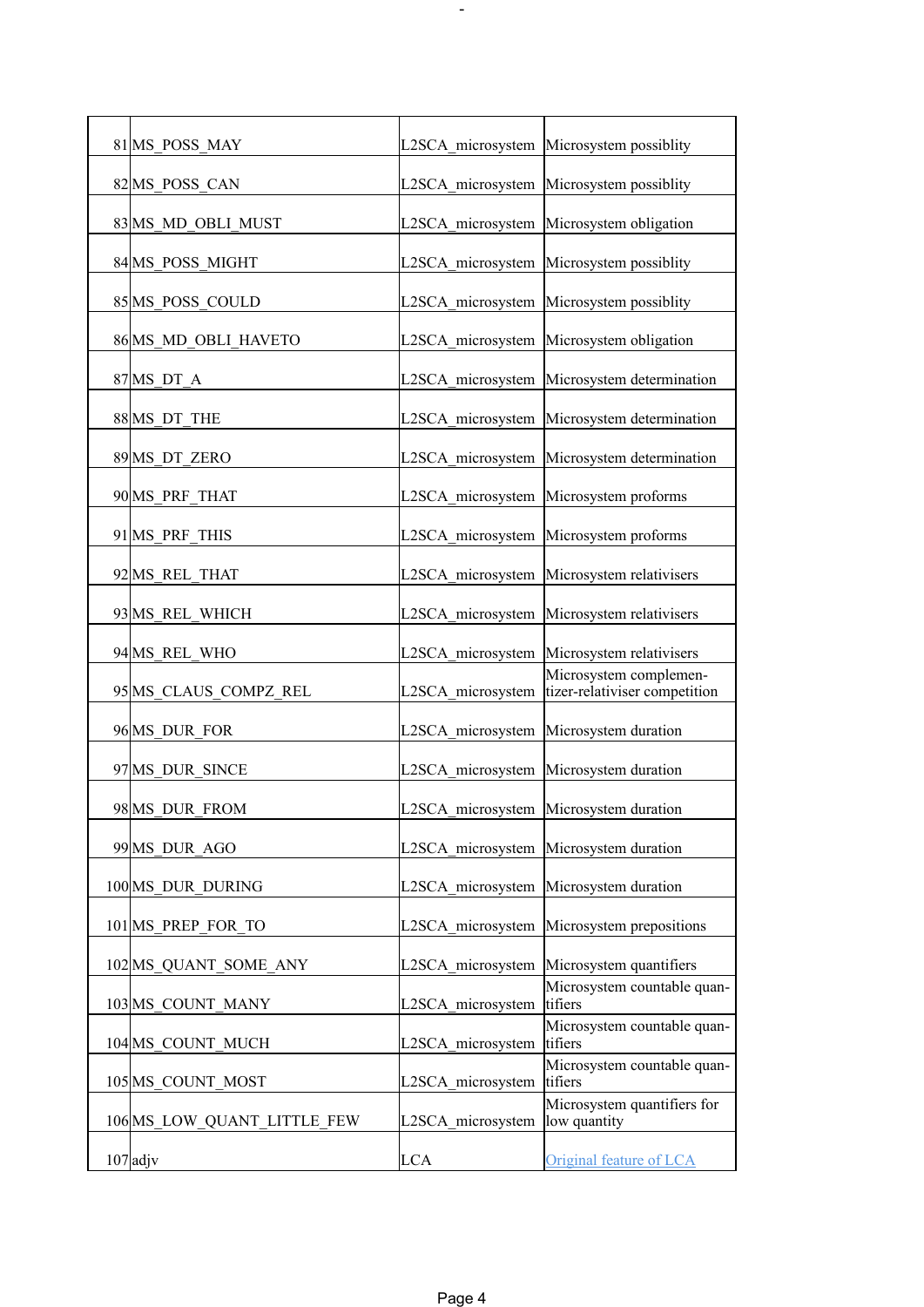| $108$ advv          | LCA        | Original feature of LCA |
|---------------------|------------|-------------------------|
| $109$ cttr          | LCA        | Original feature of LCA |
| $110$ cvs1          | LCA        | Original feature of LCA |
| $111$ cvv $1$       | LCA        | Original feature of LCA |
| $112$ d             | LCA        | Original feature of LCA |
| 113 lextokens       | LCA        | Original feature of LCA |
| 114 lextypes        | LCA        | Original feature of LCA |
| 115 logttr          | LCA        | Original feature of LCA |
| $116$ ls1           | LCA        | Original feature of LCA |
| $117$ $\text{ls2}$  | LCA        | Original feature of LCA |
| $118$ <sub>lv</sub> | <b>LCA</b> | Original feature of LCA |
| $119$ modv          | <b>LCA</b> | Original feature of LCA |
| $120$ msttr         | LCA        | Original feature of LCA |
| $121$ ndw           | LCA        | Original feature of LCA |
| $122$ ndwerz        | LCA        | Original feature of LCA |
| $123$ ndwesz        | <b>LCA</b> | Original feature of LCA |
| $124$ ndwz          | LCA        | Original feature of LCA |
| $125$ <sub>nv</sub> | LCA        | Original feature of LCA |
| $126$ rttr          | LCA        | Original feature of LCA |
| 127 slextokens      | LCA        | Original feature of LCA |
| $128$ slextypes     | LCA        | Original feature of LCA |
| $129$ svv $1$       | LCA        | Original feature of LCA |
| 130 swordtokens     | LCA        | Original feature of LCA |
| 131 swordtypes      | <b>LCA</b> | Original feature of LCA |
| $132$ ttr           | LCA        | Original feature of LCA |
| $133$ uber          | LCA        | Original feature of LCA |
| $134$ vs1           | LCA        | Original feature of LCA |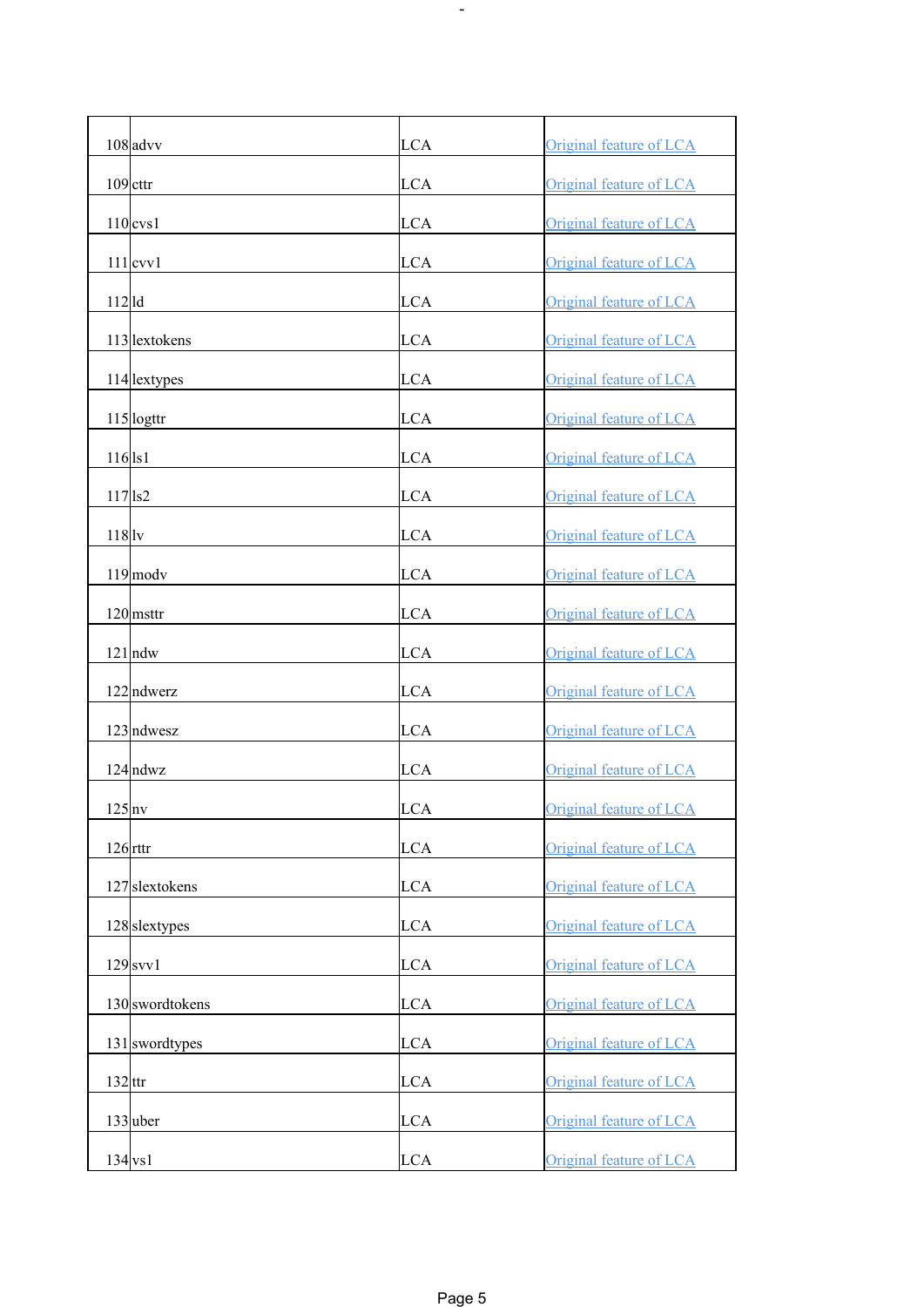| $135$ vs2                                        |               |                               |
|--------------------------------------------------|---------------|-------------------------------|
|                                                  | <b>LCA</b>    | Original feature of LCA       |
| $136$ vv1                                        | LCA           | Original feature of LCA       |
| $137$ vv2                                        | <b>LCA</b>    | Original feature of LCA       |
| 138 wordtokens                                   | LCA           | Original feature of LCA       |
| 139 wordtypes                                    | LCA           | Original feature of LCA       |
| 140 trigrams_freqEqGt_3                          | <b>Ngrams</b> | Nltk library                  |
| 141 average_mispelling_every50words              | Pyenchant     | Original feature of pyenchant |
| $142$ mispelling count                           | Pyenchant     | Original feature of pyenchant |
| 143 mispelling percentage                        | Pyenchant     | Original feature of pyenchant |
| 144 addition                                     | <b>TAACO</b>  | Original feature of TAACO     |
| 145 adjacent overlap adj sent                    | TAACO         | Original feature of TAACO     |
| 146 adjacent_overlap_adj_sent_div_seg            | <b>TAACO</b>  | Original feature of TAACO     |
| 147 adjacent_overlap_adv_sent                    | <b>TAACO</b>  | Original feature of TAACO     |
| 148 adjacent_overlap_adv_sent_div_seg            | <b>TAACO</b>  | Original feature of TAACO     |
| 149 adjacent_overlap_argument_sent               | <b>TAACO</b>  | Original feature of TAACO     |
| 150 adjacent overlap argument sent div seg TAACO |               | Original feature of TAACO     |
| 151 adjacent_overlap_binary_adj_sent             | <b>TAACO</b>  | Original feature of TAACO     |
| 152 adjacent_overlap_binary_adv_sent             | <b>TAACO</b>  | Original feature of TAACO     |
| 153 adjacent overlap binary argument sent        | <b>TAACO</b>  | Original feature of TAACO     |
| 154 adjacent overlap binary cw sent              | <b>TAACO</b>  | Original feature of TAACO     |
| 155 adjacent overlap binary fw sent              | TAACO         | Original feature of TAACO     |
| 156 adjacent overlap binary noun sent            | TAACO         | Original feature of TAACO     |
| 157 adjacent overlap binary pronoun sent         | TAACO         | Original feature of TAACO     |
| 158 adjacent overlap binary verb sent            | <b>TAACO</b>  | Original feature of TAACO     |
| 159 adjacent overlap cw sent                     | <b>TAACO</b>  | Original feature of TAACO     |
| 160 adjacent overlap cw sent div seg             | TAACO         | Original feature of TAACO     |
| 161 adjacent overlap fw sent                     | TAACO         | Original feature of TAACO     |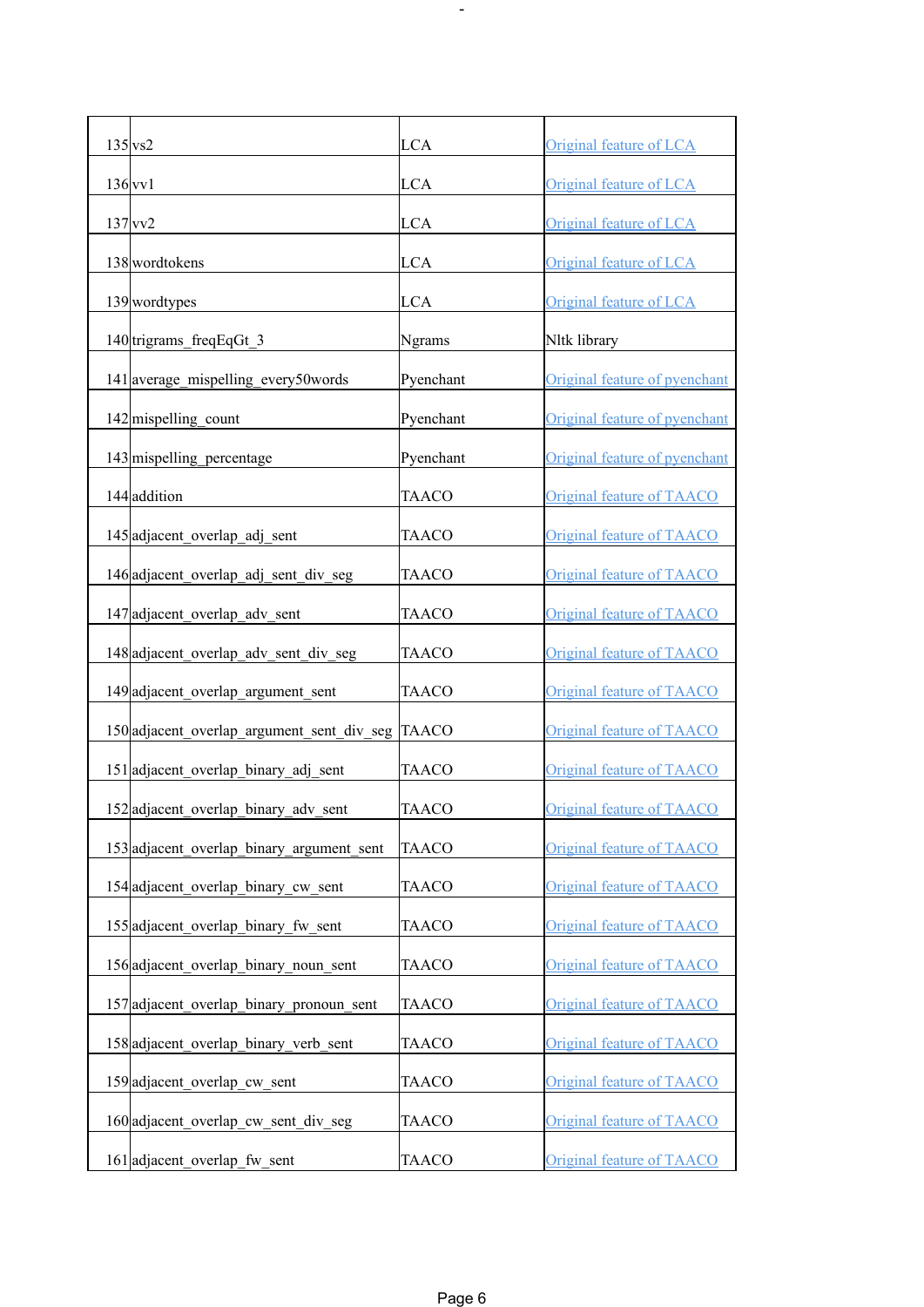| 162 adjacent overlap fw sent div seg      | <b>TAACO</b> | Original feature of TAACO        |
|-------------------------------------------|--------------|----------------------------------|
| 163 adjacent overlap noun sent            | <b>TAACO</b> | Original feature of TAACO        |
| 164 adjacent overlap noun sent div seg    | TAACO        | Original feature of TAACO        |
| 165 adjacent_overlap_pronoun sent         | <b>TAACO</b> | Original feature of TAACO        |
| 166 adjacent overlap pronoun sent div seg | <b>TAACO</b> | Original feature of TAACO        |
| 167 adjacent_overlap_verb_sent            | TAACO        | <b>Original feature of TAACO</b> |
| 168 adjacent_overlap_verb_sent_div_seg    | TAACO        | Original feature of TAACO        |
| 169 all additive                          | TAACO        | Original feature of TAACO        |
| 170 all causal                            | <b>TAACO</b> | Original feature of TAACO        |
| 171 all connective                        | <b>TAACO</b> | Original feature of TAACO        |
| 172 all logical                           | TAACO        | Original feature of TAACO        |
| 173 all_negative                          | <b>TAACO</b> | Original feature of TAACO        |
| 174 all positive                          | <b>TAACO</b> | Original feature of TAACO        |
| 175 all temporal                          | <b>TAACO</b> | Original feature of TAACO        |
| 176 basic connectives                     | <b>TAACO</b> | Original feature of TAACO        |
| 177 conjunctions                          | <b>TAACO</b> | Original feature of TAACO        |
| 178 coordinating conjuncts                | TAACO        | Original feature of TAACO        |
| 179 demonstratives                        | <b>TAACO</b> | Original feature of TAACO        |
| 180 determiners                           | <b>TAACO</b> | Original feature of TAACO        |
| 181 disjunctions                          | <b>TAACO</b> | Original feature of TAACO        |
| 182 negative logical                      | <b>TAACO</b> | Original feature of TAACO        |
| 183 opposition                            | <b>TAACO</b> | Original feature of TAACO        |
| 184 order                                 | <b>TAACO</b> | Original feature of TAACO        |
| 185 positive_causal                       | TAACO        | Original feature of TAACO        |
| 186 positive intentional                  | <b>TAACO</b> | Original feature of TAACO        |
| 187 positive logical                      | TAACO        | Original feature of TAACO        |
| 188 pronoun density                       | <b>TAACO</b> | Original feature of TAACO        |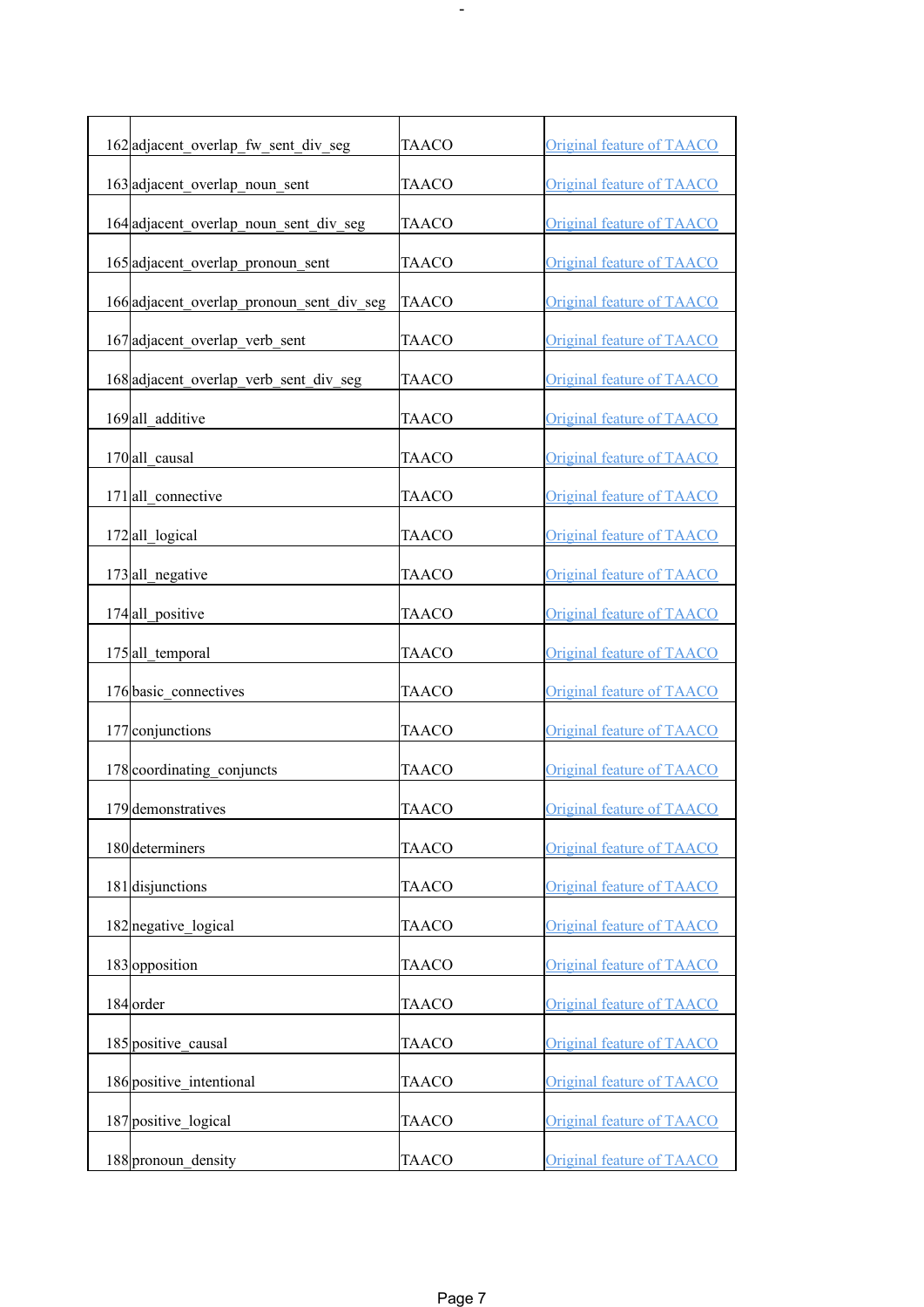| 189 pronoun_noun_ratio                                | <b>TAACO</b>  | Original feature of TAACO         |
|-------------------------------------------------------|---------------|-----------------------------------|
| 190 reason_and_purpose                                | <b>TAACO</b>  | Original feature of TAACO         |
| 191 repeated content and pronoun lemmas               | <b>TAACO</b>  | Original feature of TAACO         |
| 192 repeated content lemmas                           | <b>TAACO</b>  | Original feature of TAACO         |
| 193 sentence linking                                  | <b>TAACO</b>  | Original feature of TAACO         |
| 194 simple subordinators                              | TAACO         | Original feature of TAACO         |
| 195 syn_overlap_para_noun                             | <b>TAACO</b>  | Original feature of TAACO         |
| 196 syn overlap para verb                             | TAACO         | Original feature of TAACO         |
| 197 syn overlap sent noun                             | TAACO         | <b>Original feature of TAACO</b>  |
| 198 syn overlap sent verb                             | TAACO         | Original feature of TAACO         |
| 199 All AFL Normed                                    | <b>TAALES</b> | <b>Original feature of TAALES</b> |
| 200 All AWL Normed                                    | <b>TAALES</b> | <b>Original feature of TAALES</b> |
| 201 BG Mean AW                                        | <b>TAALES</b> | <b>Original feature of TAALES</b> |
| 202 BNC Spoken Freq AW                                | <b>TAALES</b> | <b>Original feature of TAALES</b> |
| 203 BNC Spoken Range AW                               | <b>TAALES</b> | <b>Original feature of TAALES</b> |
| 204 BNC Written Bigram Freq Normed                    | <b>TAALES</b> | <b>Original feature of TAALES</b> |
| BNC Written Bigram Freq Normed Lo<br>205 g            | <b>TAALES</b> | <b>Original feature of TAALES</b> |
| 206 BNC_Written_Bigram_Proportion_50k                 | <b>TAALES</b> | <b>Original feature of TAALES</b> |
| 207 BNC Written Freq AW                               | <b>TAALES</b> | <b>Original feature of TAALES</b> |
| 208 BNC Written Range AW                              | <b>TAALES</b> | <b>Original feature of TAALES</b> |
| 209 BNC Written Trigram Freq Normed                   | <b>TAALES</b> | <b>Original feature of TAALES</b> |
| BNC Written Trigram Freq Normed Lo<br>210 g           | <b>TAALES</b> | <b>Original feature of TAALES</b> |
| 211 BNC Written Trigram Proportion 50k                | <b>TAALES</b> | <b>Original feature of TAALES</b> |
| 212 Brown Freq AW                                     | <b>TAALES</b> | <b>Original feature of TAALES</b> |
| 213 Brysbaert Concreteness Combined AW                | <b>TAALES</b> | <b>Original feature of TAALES</b> |
| COCA Academic Bigram Lemma Freq<br>$214$ uency        | TAALES        | <b>Original feature of TAALES</b> |
| COCA Academic Bigram Lemma Rang<br>$215$ <sub>e</sub> | <b>TAALES</b> | <b>Original feature of TAALES</b> |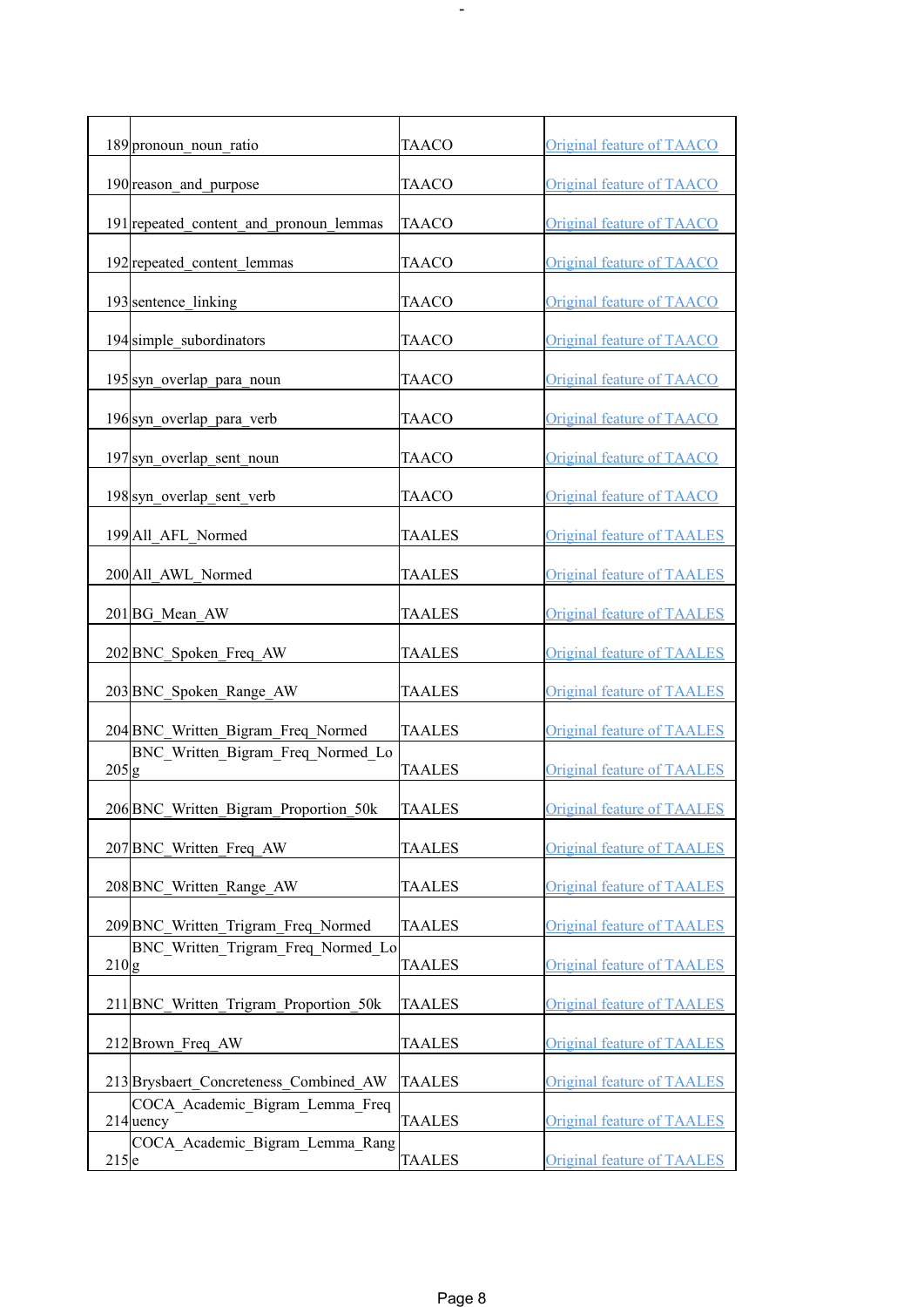| 216 COCA academic lemma frequency AW TAALES            |               | <b>Original feature of TAALES</b> |
|--------------------------------------------------------|---------------|-----------------------------------|
| 217 COCA_academic_lemma_frequency_CW TAALES            |               | <b>Original feature of TAALES</b> |
| 218 COCA academic lemma frequency FW                   | <b>TAALES</b> | <b>Original feature of TAALES</b> |
| 219 COCA academic lemma range AW                       | <b>TAALES</b> | <b>Original feature of TAALES</b> |
| 220 COCA academic lemma range CW                       | <b>TAALES</b> | <b>Original feature of TAALES</b> |
| 221 COCA academic lemma range FW                       | <b>TAALES</b> | <b>Original feature of TAALES</b> |
| COCA lemma Academic Trigram Freq<br>222 uency          | <b>TAALES</b> | <b>Original feature of TAALES</b> |
| COCA lemma Academic Trigram Rang<br>$223$ <sub>e</sub> | <b>TAALES</b> | <b>Original feature of TAALES</b> |
| 224 COCA lemma academic bi MI                          | TAALES        | <b>Original feature of TAALES</b> |
| 225 COCA lemma academic tri 2 MI                       | <b>TAALES</b> | <b>Original feature of TAALES</b> |
| 226 COCA lemma academic tri MI                         | <b>TAALES</b> | <b>Original feature of TAALES</b> |
| COCA lemma magazine Trigram Frequ<br>227 ency          | <b>TAALES</b> | <b>Original feature of TAALES</b> |
| 228 COCA lemma magazine Trigram Range TAALES           |               | <b>Original feature of TAALES</b> |
| 229 COCA_lemma_magazine_bi_MI                          | TAALES        | <b>Original feature of TAALES</b> |
| 230 COCA lemma magazine tri 2 MI                       | TAALES        | <b>Original feature of TAALES</b> |
| 231 COCA lemma magazine tri MI                         | <b>TAALES</b> | <b>Original feature of TAALES</b> |
| COCA_lemma_newspaper_Trigram_Freq<br>$232$ uency       | <b>TAALES</b> | <b>Original feature of TAALES</b> |
| COCA_lemma_newspaper_Trigram_Ran<br>$233$ ge           | <b>TAALES</b> | <b>Original feature of TAALES</b> |
| 234 COCA lemma newspaper bi MI                         | <b>TAALES</b> | Original feature of TAALES        |
| 235 COCA lemma newspaper tri 2 MI                      | <b>TAALES</b> | Original feature of TAALES        |
| 236 COCA lemma newspaper tri MI                        | <b>TAALES</b> | <b>Original feature of TAALES</b> |
| COCA magazine Bigram Lemma Frequ<br>$237$ ency         | <b>TAALES</b> | <b>Original feature of TAALES</b> |
| COCA magazine Bigram Lemma Rang<br>$238$ e             | <b>TAALES</b> | <b>Original feature of TAALES</b> |
| 239 COCA magazine lemma frequency AW TAALES            |               | <b>Original feature of TAALES</b> |
| 240 COCA magazine lemma frequency CW TAALES            |               | <b>Original feature of TAALES</b> |
| 241 COCA magazine lemma frequency FW TAALES            |               | <b>Original feature of TAALES</b> |
| 242 COCA magazine lemma range AW                       | <b>TAALES</b> | Original feature of TAALES        |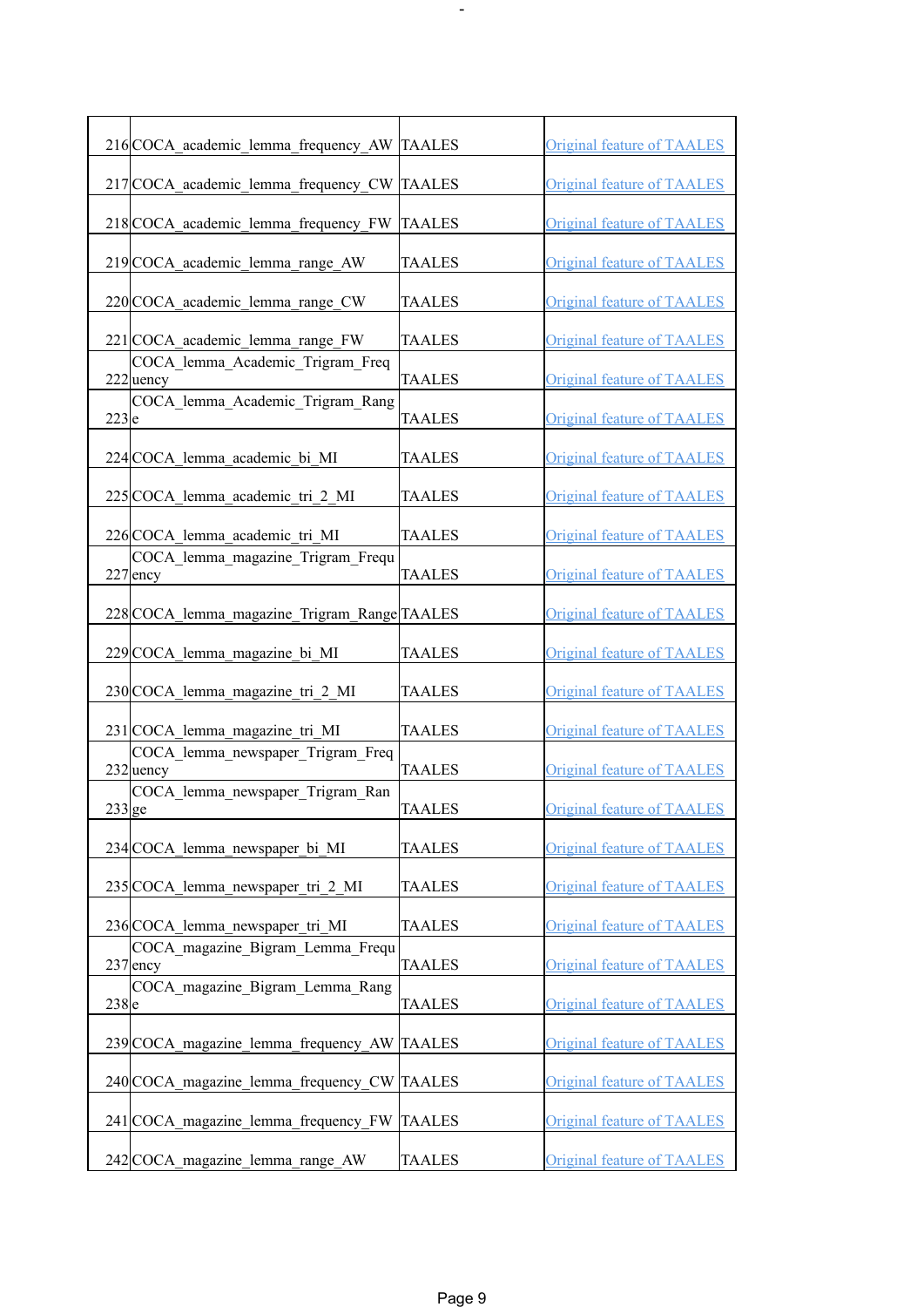|                    | 243 COCA magazine lemma range CW                                        | <b>TAALES</b> | <b>Original feature of TAALES</b> |
|--------------------|-------------------------------------------------------------------------|---------------|-----------------------------------|
|                    | 244 COCA magazine lemma range FW                                        | <b>TAALES</b> | <b>Original feature of TAALES</b> |
|                    | COCA newspaper Bigram Lemma Freq<br>245 uency                           | <b>TAALES</b> | <b>Original feature of TAALES</b> |
| $246$ ge           | COCA newspaper Bigram Lemma Ran                                         | <b>TAALES</b> | <b>Original feature of TAALES</b> |
| 247W               | COCA newspaper_lemma_frequency_A                                        | <b>TAALES</b> | <b>Original feature of TAALES</b> |
| $248$ <sub>W</sub> | COCA newspaper lemma frequency C                                        | <b>TAALES</b> | <b>Original feature of TAALES</b> |
| 249 W              | COCA newspaper lemma frequency F                                        | <b>TAALES</b> | <b>Original feature of TAALES</b> |
|                    |                                                                         |               |                                   |
|                    | 250 COCA_newspaper_lemma_range_AW                                       | <b>TAALES</b> | <b>Original feature of TAALES</b> |
|                    | 251 COCA_newspaper_lemma_range_CW                                       | <b>TAALES</b> | Original feature of TAALES        |
|                    | 252 COCA newspaper lemma range FW                                       | TAALES        | <b>Original feature of TAALES</b> |
|                    | 253 Component All AFL Normed                                            | <b>TAALES</b> | <b>Original feature of TAALES</b> |
|                    | 254 Component All AWL Normed                                            | <b>TAALES</b> | <b>Original feature of TAALES</b> |
| $255$ g            | Component BNC Spoken Freq CW Lo                                         | <b>TAALES</b> | <b>Original feature of TAALES</b> |
|                    | 256 Component BNC Spoken Range AW                                       | <b>TAALES</b> | <b>Original feature of TAALES</b> |
|                    | 257 Component BNC Spoken Range FW                                       | <b>TAALES</b> | <b>Original feature of TAALES</b> |
|                    | Component_BNC_Written_Bigram_Freq<br>258 Normed                         | <b>TAALES</b> | Original feature of TAALES        |
|                    | Component BNC Written Bigram Freq<br>259 Normed_Log                     | <b>TAALES</b> | <b>Original feature of TAALES</b> |
|                    | Component_BNC_Written_Bigram_Prop<br>$260$ ortion                       | <b>TAALES</b> | Original feature of TAALES        |
| $261$ g            | Component BNC Written Freq CW Lo                                        | <b>TAALES</b> | <b>Original feature of TAALES</b> |
|                    |                                                                         |               |                                   |
|                    | 262 Component BNC_Written_Freq_FW<br>Component BNC Written Trigram Prop | <b>TAALES</b> | Original feature of TAALES        |
|                    | 263 ortion                                                              | <b>TAALES</b> | <b>Original feature of TAALES</b> |
|                    | 264 Component Brown Freq CW                                             | <b>TAALES</b> | <b>Original feature of TAALES</b> |
|                    | 265 Component_Brown_Freq_CW_Log                                         | <b>TAALES</b> | <b>Original feature of TAALES</b> |
|                    | Component Brysbaert Concreteness Co<br>266 mbined AW                    | <b>TAALES</b> | <b>Original feature of TAALES</b> |
|                    | Component_Brysbaert Concreteness Co<br>267 mbined CW                    | <b>TAALES</b> | <b>Original feature of TAALES</b> |
|                    | Component Brysbaert Concreteness Co<br>268 mbined FW                    | <b>TAALES</b> | <b>Original feature of TAALES</b> |
|                    | Component COCA Academic Bigram F<br>269 requency_Log                    | <b>TAALES</b> | <b>Original feature of TAALES</b> |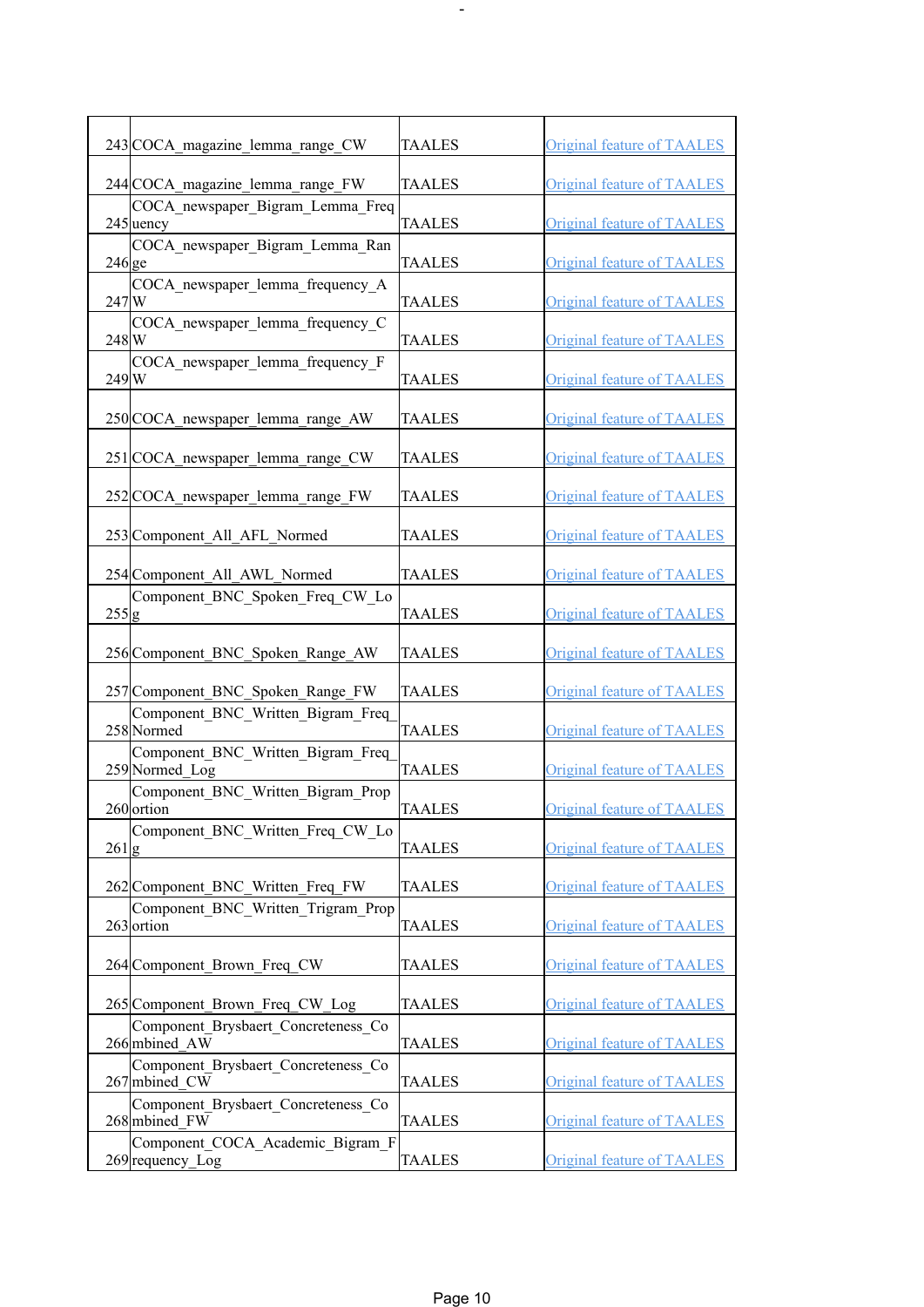| Component COCA Academic Bigram                           |               |                                   |
|----------------------------------------------------------|---------------|-----------------------------------|
| 270 Range<br>Component COCA Academic Frequenc            | <b>TAALES</b> | <b>Original feature of TAALES</b> |
| $271$ <sub>y</sub> CW                                    | <b>TAALES</b> | <b>Original feature of TAALES</b> |
| Component COCA Academic Frequenc<br>272y Log FW          | <b>TAALES</b> | <b>Original feature of TAALES</b> |
| Component COCA Academic Range F<br>273W                  | <b>TAALES</b> | <b>Original feature of TAALES</b> |
| Component COCA Academic Trigram<br>274 Range Log         | <b>TAALES</b> | <b>Original feature of TAALES</b> |
| Component COCA Fiction Bigram Ran<br>$275$ ge            | <b>TAALES</b> | <b>Original feature of TAALES</b> |
| Component COCA Magazine Bigram F<br>276 requency_Log     | <b>TAALES</b> | <b>Original feature of TAALES</b> |
| Component_COCA_Magazine Bigram R<br>277 ange             | <b>TAALES</b> | <b>Original feature of TAALES</b> |
| 278 Component COCA academic bi DP                        | <b>TAALES</b> | <b>Original feature of TAALES</b> |
| 279 Component COCA academic bi MI                        | TAALES        | <b>Original feature of TAALES</b> |
| Component COCA academic bi prop 1<br>280 00k             | <b>TAALES</b> | <b>Original feature of TAALES</b> |
| Component_COCA_academic_bi_prop_1<br>281 <sub>0</sub> k  | <b>TAALES</b> | <b>Original feature of TAALES</b> |
| 282 Component COCA academic tri 2 DP                     | <b>TAALES</b> | <b>Original feature of TAALES</b> |
| 283 Component COCA academic tri 2 MI2                    | <b>TAALES</b> | <b>Original feature of TAALES</b> |
| 284 Component COCA academic tri MI2                      | TAALES        | <b>Original feature of TAALES</b> |
| Component COCA academic tri prop 3<br>285 <sub>0</sub> k | <b>TAALES</b> | <b>Original feature of TAALES</b> |
| Component COCA fiction Frequency C<br>$286$ <sub>W</sub> | <b>TAALES</b> | <b>Original feature of TAALES</b> |
| Component COCA fiction Frequency L<br>$287$ og AW        | <b>TAALES</b> | <b>Original feature of TAALES</b> |
| Component COCA fiction Frequency L<br>$288$ og CW        | <b>TAALES</b> | <b>Original feature of TAALES</b> |
| Component COCA fiction Frequency L<br>$289$ og FW        | <b>TAALES</b> | <b>Original feature of TAALES</b> |
| 290 Component COCA fiction bi DP                         | <b>TAALES</b> | <b>Original feature of TAALES</b> |
| 291 Component COCA fiction bi MI                         | <b>TAALES</b> | <b>Original feature of TAALES</b> |
| 292 Component COCA fiction bi MI2                        | <b>TAALES</b> | <b>Original feature of TAALES</b> |
| 293 Component COCA fiction bi prop 60k                   | <b>TAALES</b> | <b>Original feature of TAALES</b> |
| 294 Component COCA fiction tri 2 DP                      | <b>TAALES</b> | <b>Original feature of TAALES</b> |
| 295 Component COCA fiction tri 2 MI                      | <b>TAALES</b> | <b>Original feature of TAALES</b> |
| 296 Component COCA fiction tri 2 MI2                     | <b>TAALES</b> | <b>Original feature of TAALES</b> |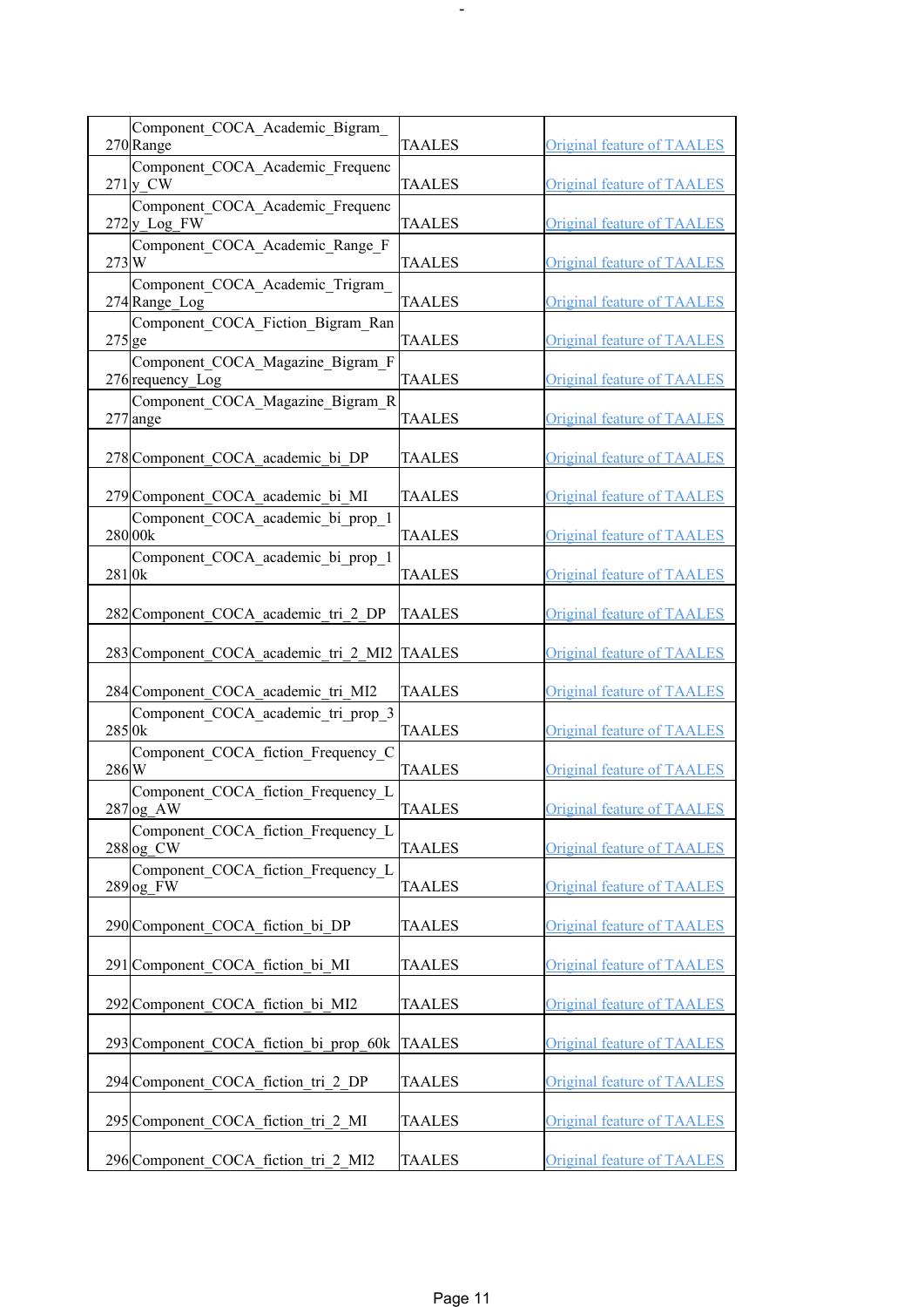| 297 Component_COCA_fiction_tri_prop_10k  TAALES          |               | <b>Original feature of TAALES</b> |
|----------------------------------------------------------|---------------|-----------------------------------|
| 298 Component COCA fiction tri prop 30k TAALES           |               | <b>Original feature of TAALES</b> |
| Component COCA magazine Frequency<br>299 Log_CW          | <b>TAALES</b> | <b>Original feature of TAALES</b> |
| Component COCA magazine Range C<br>300W                  | <b>TAALES</b> | <b>Original feature of TAALES</b> |
| Component COCA magazine Range F<br>301W                  | <b>TAALES</b> | <b>Original feature of TAALES</b> |
| 302 Component COCA magazine bi MI2                       | <b>TAALES</b> | <b>Original feature of TAALES</b> |
| Component COCA magazine bi prop 1<br>303 0k              | <b>TAALES</b> | <b>Original feature of TAALES</b> |
| 304 Component COCA magazine tri 2 MI                     | <b>TAALES</b> | <b>Original feature of TAALES</b> |
| 305 Component COCA magazine tri 2 MI2 TAALES             |               | <b>Original feature of TAALES</b> |
| Component COCA magazine tri prop 1<br>306 <sub>0</sub> k | <b>TAALES</b> | <b>Original feature of TAALES</b> |
| 307 Component COCA news bi prop 90k                      | <b>TAALES</b> | <b>Original feature of TAALES</b> |
| 308 Component COCA news tri 2 MI2                        | <b>TAALES</b> | <b>Original feature of TAALES</b> |
| Component COCA spoken Frequency<br>309 CW                | <b>TAALES</b> | <b>Original feature of TAALES</b> |
| Component COCA spoken Range Log<br>310 AW                | <b>TAALES</b> | <b>Original feature of TAALES</b> |
| 311 Component COCA_spoken_bi_MI                          | TAALES        | <b>Original feature of TAALES</b> |
| 312 Component COCA spoken tri 2 DP                       | <b>TAALES</b> | <b>Original feature of TAALES</b> |
| 313 Component COCA spoken tri 2 MI                       | TAALES        | <b>Original feature of TAALES</b> |
| 314 Component_COCA_spoken_tri_2_MI2                      | <b>TAALES</b> | <b>Original feature of TAALES</b> |
| 315 Component COCA spoken tri prop 20k TAALES            |               | <b>Original feature of TAALES</b> |
| 316 Component Core AFL Normed                            | <b>TAALES</b> | <b>Original feature of TAALES</b> |
| 317 Component Freq HAL AW                                | <b>TAALES</b> | <b>Original feature of TAALES</b> |
| 318 Component Freq N AW                                  | <b>TAALES</b> | <b>Original feature of TAALES</b> |
| 319 Component KF Freq CW Log                             | <b>TAALES</b> | <b>Original feature of TAALES</b> |
| 320 Component Kuperman AoA CW                            | <b>TAALES</b> | <b>Original feature of TAALES</b> |
| 321 Component LD Mean RT                                 | <b>TAALES</b> | <b>Original feature of TAALES</b> |
| 322 Component MRC Concreteness FW                        | <b>TAALES</b> | <b>Original feature of TAALES</b> |
| 323 Component MRC Imageability AW                        | <b>TAALES</b> | <b>Original feature of TAALES</b> |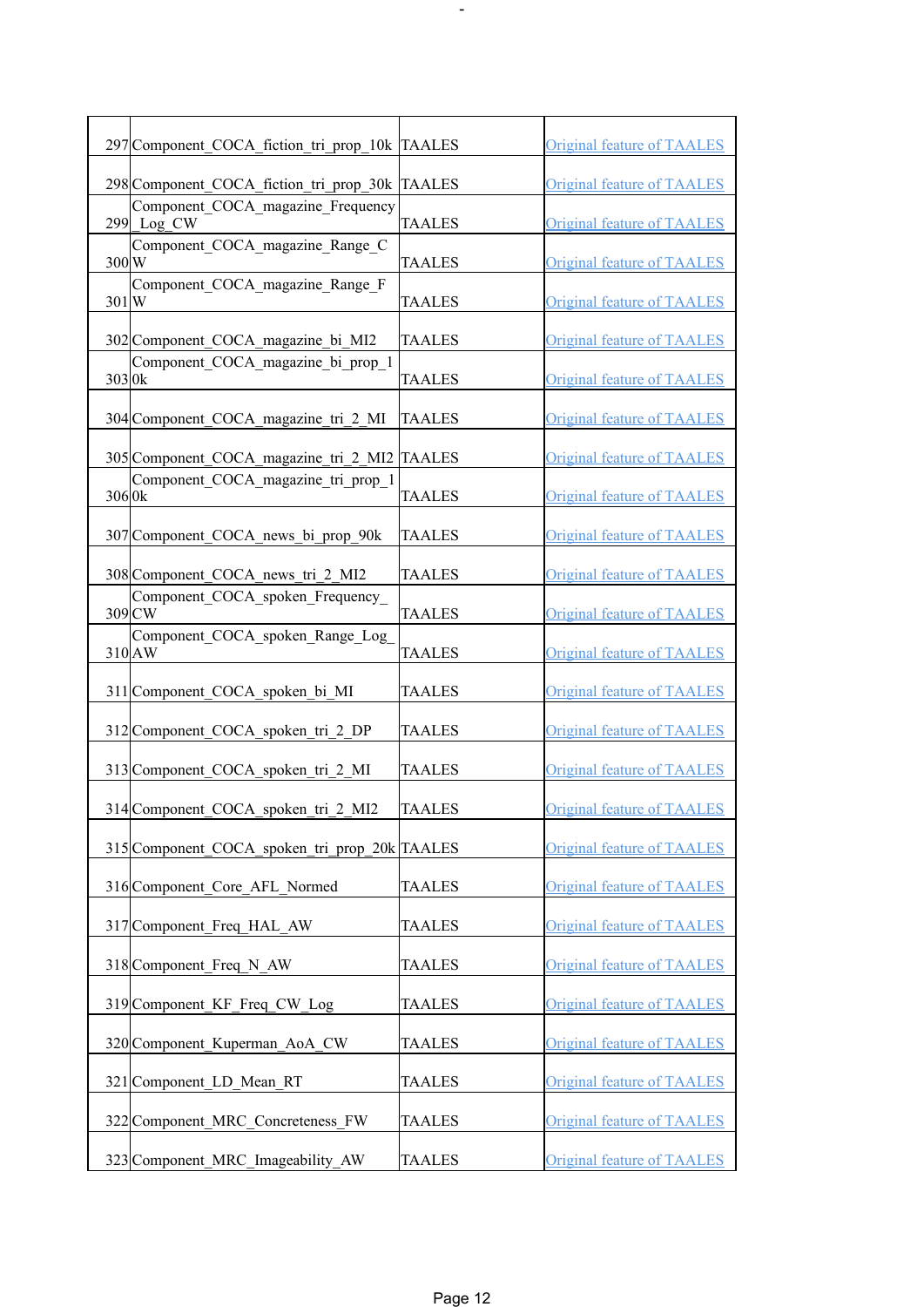| 324 Component MRC Imageability CW                               | <b>TAALES</b> | <b>Original feature of TAALES</b> |
|-----------------------------------------------------------------|---------------|-----------------------------------|
| 325 Component MRC Meaningfulness AW                             | <b>TAALES</b> | <b>Original feature of TAALES</b> |
| 326 Component MRC Meaningfulness FW                             | <b>TAALES</b> | <b>Original feature of TAALES</b> |
| 327 Component OG N AW                                           | <b>TAALES</b> | <b>Original feature of TAALES</b> |
| 328 Component OLDF AW                                           | <b>TAALES</b> | <b>Original feature of TAALES</b> |
| 329 Component Ortho N AW                                        | <b>TAALES</b> | <b>Original feature of TAALES</b> |
| 330 Component_PLD_AW                                            | <b>TAALES</b> | <b>Original feature of TAALES</b> |
| 331 Component Phono N AW                                        | <b>TAALES</b> | <b>Original feature of TAALES</b> |
| 332 Component_SUBTLEXus_Freq_CW                                 | <b>TAALES</b> | <b>Original feature of TAALES</b> |
| Component SUBTLEXus Range AW L<br>$333$ og                      | TAALES        | <b>Original feature of TAALES</b> |
| 334 Component SUBTLEXus Range CW                                | <b>TAALES</b> | <b>Original feature of TAALES</b> |
| 335 Component_SUBTLEXus_Range_FW                                | <b>TAALES</b> | <b>Original feature of TAALES</b> |
| 336 Component TL Freq CW                                        | <b>TAALES</b> | <b>Original feature of TAALES</b> |
| 337 Component TL Freq CW Log                                    | <b>TAALES</b> | <b>Original feature of TAALES</b> |
| 338 Component WN Mean RT                                        | <b>TAALES</b> | <b>Original feature of TAALES</b> |
| Component aoe index above threshold<br>33940                    | <b>TAALES</b> | <b>Original feature of TAALES</b> |
| Component aoe inverse linear regressio<br>$340 \text{ n}$ slope | <b>TAALES</b> | <b>Original feature of TAALES</b> |
| 341 Component_hyper_verb_S1_P1                                  | <b>TAALES</b> | <b>Original feature of TAALES</b> |
| 342 Component hyper verb Sav Pav                                | <b>TAALES</b> | <b>Original feature of TAALES</b> |
| 343 Core AFL Normed                                             | <b>TAALES</b> | Original feature of TAALES        |
| 344 Freq HAL AW                                                 | <b>TAALES</b> | <b>Original feature of TAALES</b> |
| 345 Freq N AW                                                   | <b>TAALES</b> | Original feature of TAALES        |
| 346 Freq N OGH AW                                               | <b>TAALES</b> | Original feature of TAALES        |
| 347 Freq N OG AW                                                | <b>TAALES</b> | <b>Original feature of TAALES</b> |
| 348 Freq N PH AW                                                | <b>TAALES</b> | <b>Original feature of TAALES</b> |
| $349$ Freq N P AW                                               | <b>TAALES</b> | <b>Original feature of TAALES</b> |
| 350 KF Freq AW                                                  | <b>TAALES</b> | <b>Original feature of TAALES</b> |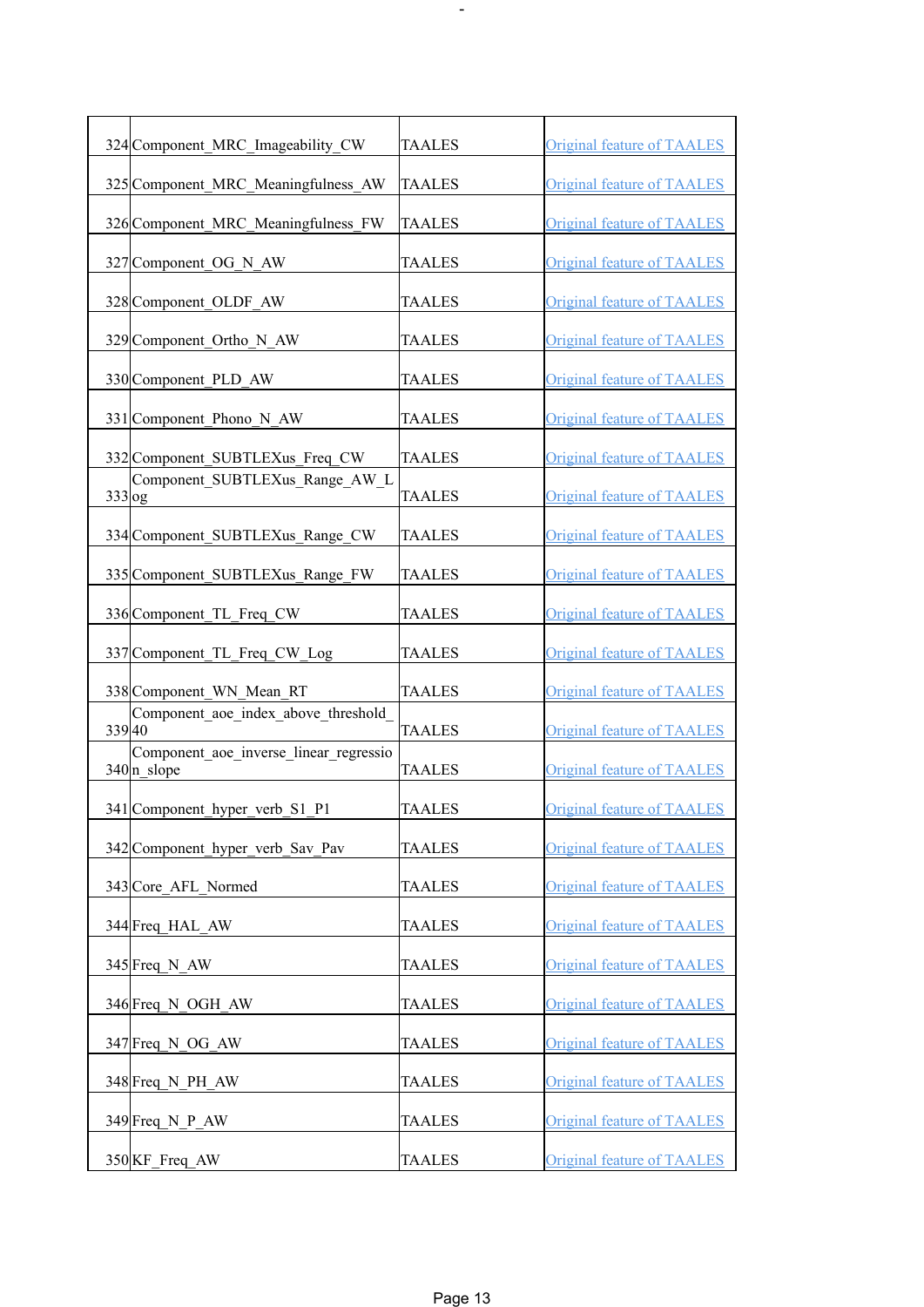| 351 KF_Ncats_AW             | <b>TAALES</b> | <b>Original feature of TAALES</b> |
|-----------------------------|---------------|-----------------------------------|
| 352KF_Nsamp_AW              | <b>TAALES</b> | <b>Original feature of TAALES</b> |
| 353 Kuperman AoA AW         | <b>TAALES</b> | Original feature of TAALES        |
| 354 LD_Mean_Accuracy_AW     | <b>TAALES</b> | <b>Original feature of TAALES</b> |
| 355 LD Mean RT AW           | <b>TAALES</b> | <b>Original feature of TAALES</b> |
| 356 LD Mean RT SD AW        | <b>TAALES</b> | <b>Original feature of TAALES</b> |
| 357 LD Mean RT Zscore AW    | <b>TAALES</b> | <b>Original feature of TAALES</b> |
| 358 Log Freq HAL AW         | <b>TAALES</b> | <b>Original feature of TAALES</b> |
| 359 MRC Concreteness AW     | <b>TAALES</b> | <b>Original feature of TAALES</b> |
| 360 MRC Familiarity AW      | <b>TAALES</b> | Original feature of TAALES        |
| 361 MRC Imageability AW     | <b>TAALES</b> | Original feature of TAALES        |
| 362 MRC_Meaningfulness_AW   | <b>TAALES</b> | <b>Original feature of TAALES</b> |
| 363 McD_CD_AW               | <b>TAALES</b> | <b>Original feature of TAALES</b> |
| 364 NNS_Lemma_Freq_High_AW  | <b>TAALES</b> | <b>Original feature of TAALES</b> |
| 365 NNS Lemma Freq Low AW   | <b>TAALES</b> | <b>Original feature of TAALES</b> |
| 366 NNS Lemma Freq Med AW   | <b>TAALES</b> | <b>Original feature of TAALES</b> |
| 367 NNS_Lemma_Freq_WC_AW    | <b>TAALES</b> | Original feature of TAALES        |
| 368 NNS_Lemma_Range_High_AW | <b>TAALES</b> | <b>Original feature of TAALES</b> |
| 369 NNS Lemma Range Low AW  | <b>TAALES</b> | <b>Original feature of TAALES</b> |
| 370 NNS Lemma Range Med AW  | TAALES        | <b>Original feature of TAALES</b> |
| 371 NNS Lemma Range WC AW   | TAALES        | <b>Original feature of TAALES</b> |
| 372 NNS Raw Freq High AW    | <b>TAALES</b> | <b>Original feature of TAALES</b> |
| 373 NNS Raw Freq Low AW     | <b>TAALES</b> | <b>Original feature of TAALES</b> |
| 374 NNS Raw Freq Med AW     | <b>TAALES</b> | <b>Original feature of TAALES</b> |
| 375 NNS_Raw_Freq_WC_AW      | <b>TAALES</b> | <b>Original feature of TAALES</b> |
| 376 NNS Raw Range High AW   | <b>TAALES</b> | <b>Original feature of TAALES</b> |
| 377 NNS Raw Range Low AW    | <b>TAALES</b> | <b>Original feature of TAALES</b> |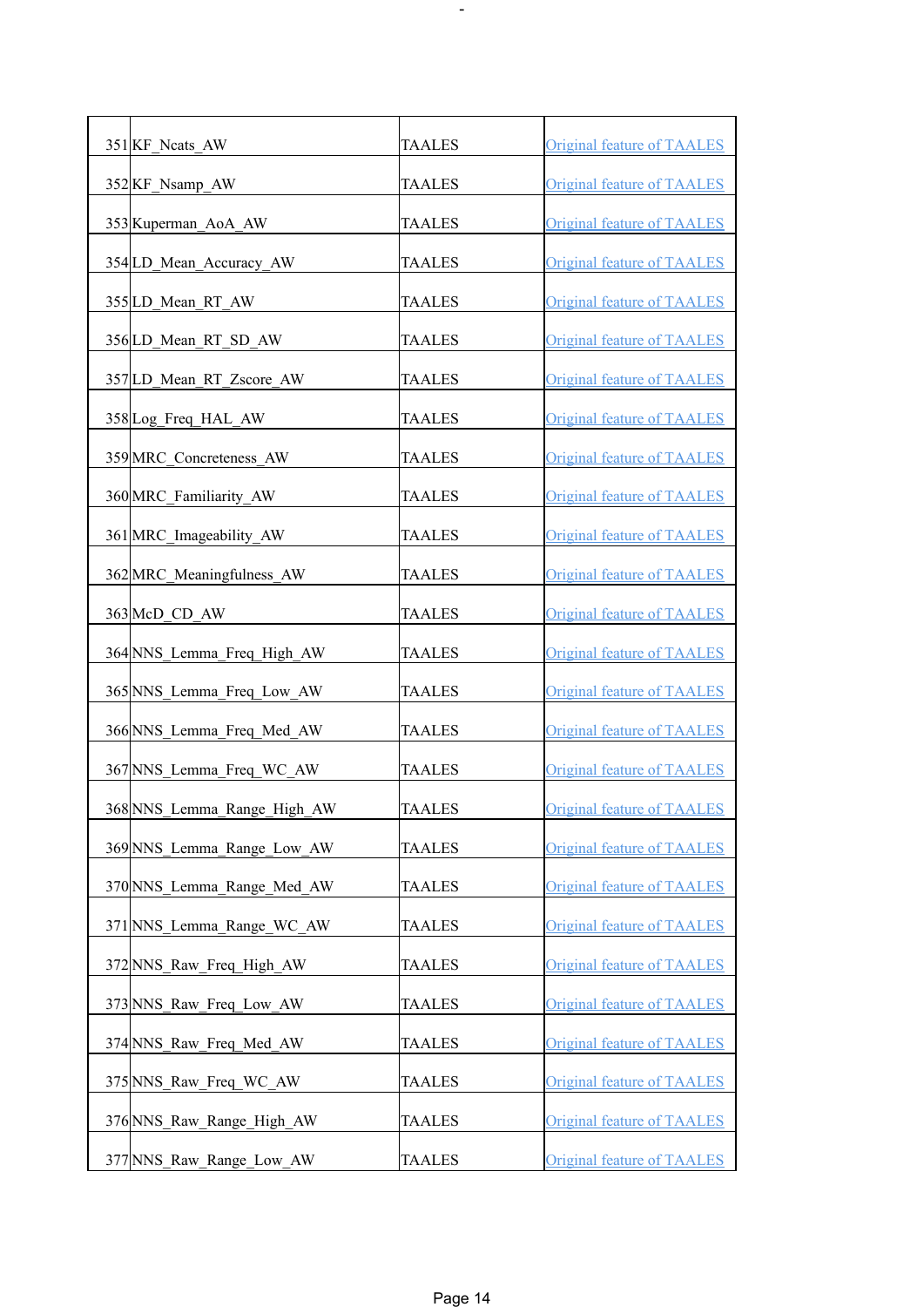| 378 NNS_Raw_Range_Med_AW                          | <b>TAALES</b> | <b>Original feature of TAALES</b> |
|---------------------------------------------------|---------------|-----------------------------------|
| 379 NNS_Raw_Range_WC_AW                           | <b>TAALES</b> | <b>Original feature of TAALES</b> |
| 380 OG N AW                                       | <b>TAALES</b> | Original feature of TAALES        |
| 381 OG N H AW                                     | <b>TAALES</b> | <b>Original feature of TAALES</b> |
| 382 OLDF AW                                       | TAALES        | <b>Original feature of TAALES</b> |
| 383 OLD AW                                        | <b>TAALES</b> | <b>Original feature of TAALES</b> |
| 384 Ortho_N_AW                                    | <b>TAALES</b> | <b>Original feature of TAALES</b> |
| 385 PLDF AW                                       | <b>TAALES</b> | <b>Original feature of TAALES</b> |
| 386 PLD AW                                        | <b>TAALES</b> | <b>Original feature of TAALES</b> |
| 387 Phono N AW                                    | TAALES        | <b>Original feature of TAALES</b> |
| 388 Phono N H AW                                  | <b>TAALES</b> | <b>Original feature of TAALES</b> |
| 389 SUBTLEXus_Freq_AW                             | <b>TAALES</b> | <b>Original feature of TAALES</b> |
| 390 SUBTLEXus Range AW                            | <b>TAALES</b> | <b>Original feature of TAALES</b> |
| 391 Sem D AW                                      | <b>TAALES</b> | <b>Original feature of TAALES</b> |
| 392 Spoken AFL Normed                             | <b>TAALES</b> | <b>Original feature of TAALES</b> |
| 393 TL Freq AW                                    | <b>TAALES</b> | <b>Original feature of TAALES</b> |
| 394 USF_AW                                        | <b>TAALES</b> | <b>Original feature of TAALES</b> |
| 395 WN_Mean_Accuracy_AW                           | <b>TAALES</b> | <b>Original feature of TAALES</b> |
| 396 WN Mean RT AW                                 | <b>TAALES</b> | <b>Original feature of TAALES</b> |
| 397 WN SD AW                                      | <b>TAALES</b> | Original feature of TAALES        |
| 398 WN Zscore AW                                  | <b>TAALES</b> | <b>Original feature of TAALES</b> |
| 399 Word.Count                                    | <b>TAALES</b> | <b>Original feature of TAALES</b> |
| 400 Written AFL Normed                            | <b>TAALES</b> | <b>Original feature of TAALES</b> |
| 401 aoe index above threshold 40 CW               | <b>TAALES</b> | <b>Original feature of TAALES</b> |
| 402 aoe inflection point polynomial CW            | TAALES        | <b>Original feature of TAALES</b> |
| 403 aoe inverse average CW                        | TAALES        | <b>Original feature of TAALES</b> |
| 404 aoe inverse linear regression slope CW TAALES |               | <b>Original feature of TAALES</b> |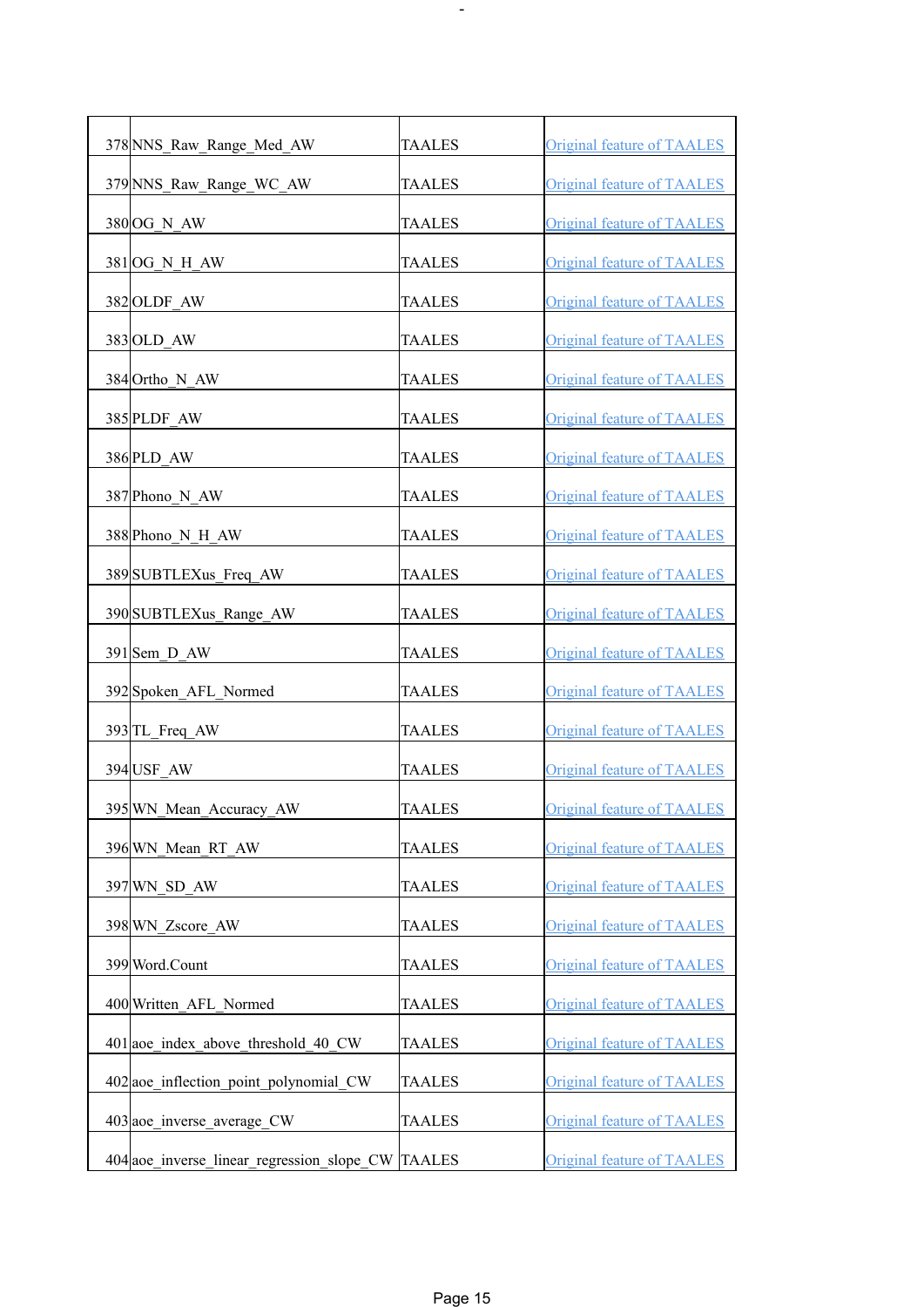| 405 eat tokens AW                                   | <b>TAALES</b> | <b>Original feature of TAALES</b> |
|-----------------------------------------------------|---------------|-----------------------------------|
| 406 eat types AW                                    | <b>TAALES</b> | <b>Original feature of TAALES</b> |
| 407 acad av approx collexeme                        | <b>TAASSC</b> | <b>Original feature of TAASSC</b> |
| 408 acad av approx collexeme stdev                  | TAASSC        | <b>Original feature of TAASSC</b> |
| 409 acad av approx collexeme type                   | TAASSC        | <b>Original feature of TAASSC</b> |
| 410 acad av construction freq                       | TAASSC        | <b>Original feature of TAASSC</b> |
| 411 acad_av_construction_freq_log                   | <b>TAASSC</b> | <b>Original feature of TAASSC</b> |
| 412 acad_av_construction_freq_log_stdev             | <b>TAASSC</b> | Original feature of TAASSC        |
| 413 acad av construction freq stdev                 | TAASSC        | <b>Original feature of TAASSC</b> |
| 414 acad av construction freq type                  | TAASSC        | <b>Original feature of TAASSC</b> |
| $415$ acad av delta p const cue                     | <b>TAASSC</b> | <b>Original feature of TAASSC</b> |
| 416 acad_av_delta_p_const_cue_stdev                 | TAASSC        | <b>Original feature of TAASSC</b> |
| 417 acad_av_delta_p_const_cue_type                  | TAASSC        | <b>Original feature of TAASSC</b> |
| 418 acad_av_delta_p_verb_cue                        | <b>TAASSC</b> | <b>Original feature of TAASSC</b> |
| 419 acad_av_delta_p_verb_cue_stdev                  | <b>TAASSC</b> | <b>Original feature of TAASSC</b> |
| $420$ acad av delta p verb cue type                 | <b>TAASSC</b> | Original feature of TAASSC        |
| 421 acad av faith const cue                         | <b>TAASSC</b> | Original feature of TAASSC        |
| 422 acad_av_faith_const_cue_stdev                   | <b>TAASSC</b> | <b>Original feature of TAASSC</b> |
| 423 acad_av_faith const cue type                    | <b>TAASSC</b> | <b>Original feature of TAASSC</b> |
| 424 acad av faith verb cue                          | <b>TAASSC</b> | Original feature of TAASSC        |
| $425$ acad av faith verb cue stdev                  | <b>TAASSC</b> | <b>Original feature of TAASSC</b> |
| 426 acad av faith verb cue type                     | TAASSC        | <b>Original feature of TAASSC</b> |
| 427 acad av lemma construction freq                 | <b>TAASSC</b> | <b>Original feature of TAASSC</b> |
| 428 acad av lemma construction freq log             | TAASSC        | Original feature of TAASSC        |
| acad av lemma construction freq log st<br>$429$ dev | TAASSC        | <b>Original feature of TAASSC</b> |
| 430 acad av lemma construction freq stdev           | TAASSC        | <b>Original feature of TAASSC</b> |
| 431 acad av lemma construction freq type            | TAASSC        | Original feature of TAASSC        |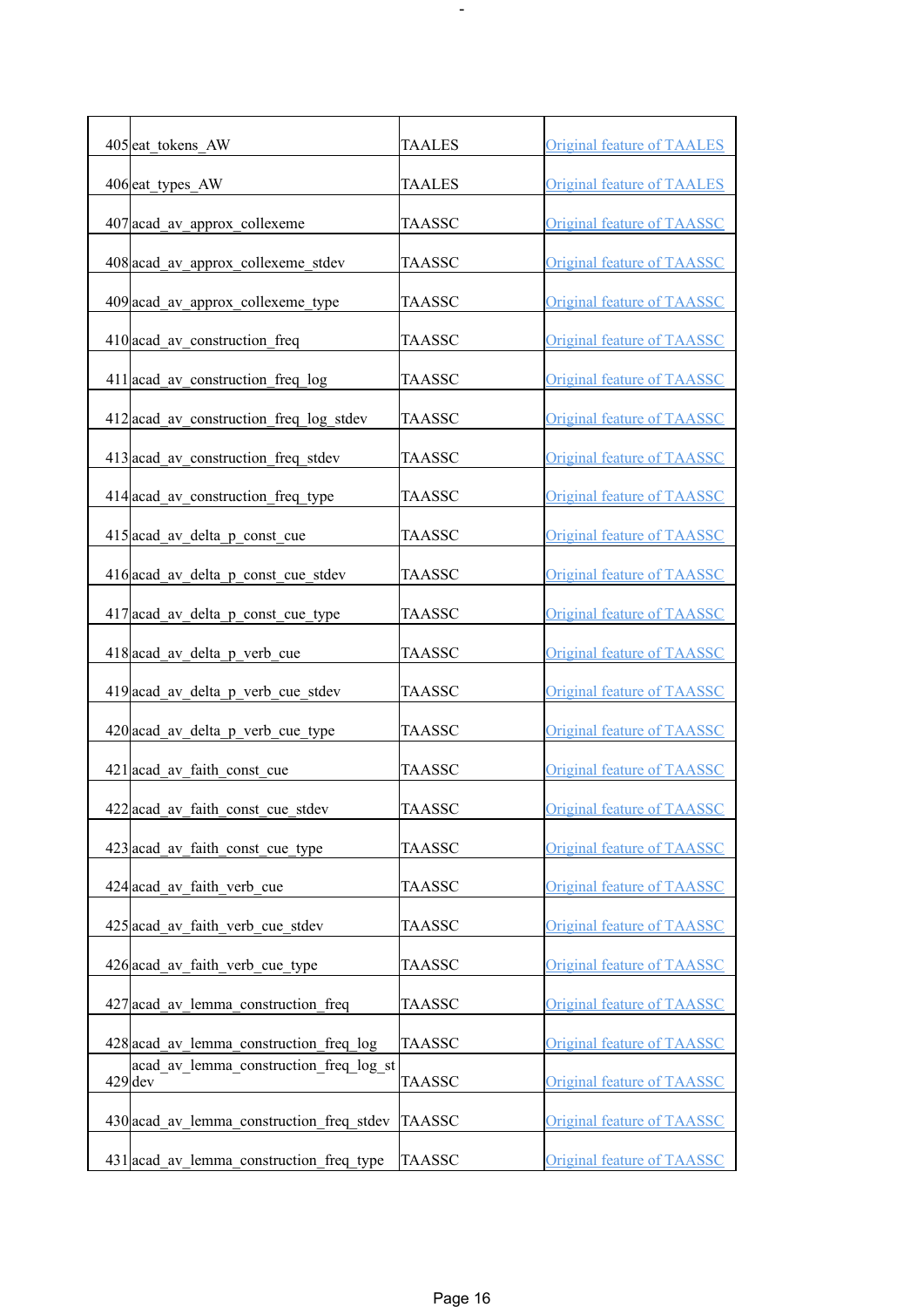| 432 acad_av_lemma_freq                | <b>TAASSC</b> | <b>Original feature of TAASSC</b> |
|---------------------------------------|---------------|-----------------------------------|
| 433 acad av lemma freq log            | TAASSC        | <b>Original feature of TAASSC</b> |
| 434 acad av lemma freq log stdev      | TAASSC        | <b>Original feature of TAASSC</b> |
| 435 acad av lemma freq stdev          | TAASSC        | <b>Original feature of TAASSC</b> |
| 436 acad av lemma freq type           | TAASSC        | Original feature of TAASSC        |
| 437 acad collexeme ratio              | TAASSC        | Original feature of TAASSC        |
| 438 acad_collexeme_ratio_type         | <b>TAASSC</b> | <b>Original feature of TAASSC</b> |
| 439 acad construction ttr             | TAASSC        | <b>Original feature of TAASSC</b> |
| 440 acad lemma construction attested  | TAASSC        | <b>Original feature of TAASSC</b> |
| 441 acad lemma construction ttr       | <b>TAASSC</b> | Original feature of TAASSC        |
| 442 acad lemma ttr                    | <b>TAASSC</b> | <b>Original feature of TAASSC</b> |
| $443$ acomp per cl                    | TAASSC        | <b>Original feature of TAASSC</b> |
| 444 advel per cl                      | TAASSC        | <b>Original feature of TAASSC</b> |
| 445 advmod all nominal deps NN struct | TAASSC        | <b>Original feature of TAASSC</b> |
| 446 advmod all nominal deps struct    | TAASSC        | <b>Original feature of TAASSC</b> |
| 447 advmod dobj deps NN struct        | TAASSC        | Original feature of TAASSC        |
| 448 advmod dobj deps struct           | <b>TAASSC</b> | Original feature of TAASSC        |
| 449 advmod iobj deps NN struct        | <b>TAASSC</b> | Original feature of TAASSC        |
| 450 advmod iobj deps struct           | <b>TAASSC</b> | Original feature of TAASSC        |
| 451 advmod nsubj deps NN struct       | <b>TAASSC</b> | Original feature of TAASSC        |
|                                       |               | Original feature of TAASSC        |
| 452 advmod nsubj deps struct          | <b>TAASSC</b> |                                   |
| 453 advmod per cl                     | <b>TAASSC</b> | <b>Original feature of TAASSC</b> |
| 454 advmod pobj deps NN struct        | TAASSC        | Original feature of TAASSC        |
| 455 advmod pobj deps struct           | <b>TAASSC</b> | Original feature of TAASSC        |
| 456 agent per cl                      | TAASSC        | Original feature of TAASSC        |
| 457 agents NN stdev                   | TAASSC        | <b>Original feature of TAASSC</b> |
| 458 agents_stdev                      | TAASSC        | Original feature of TAASSC        |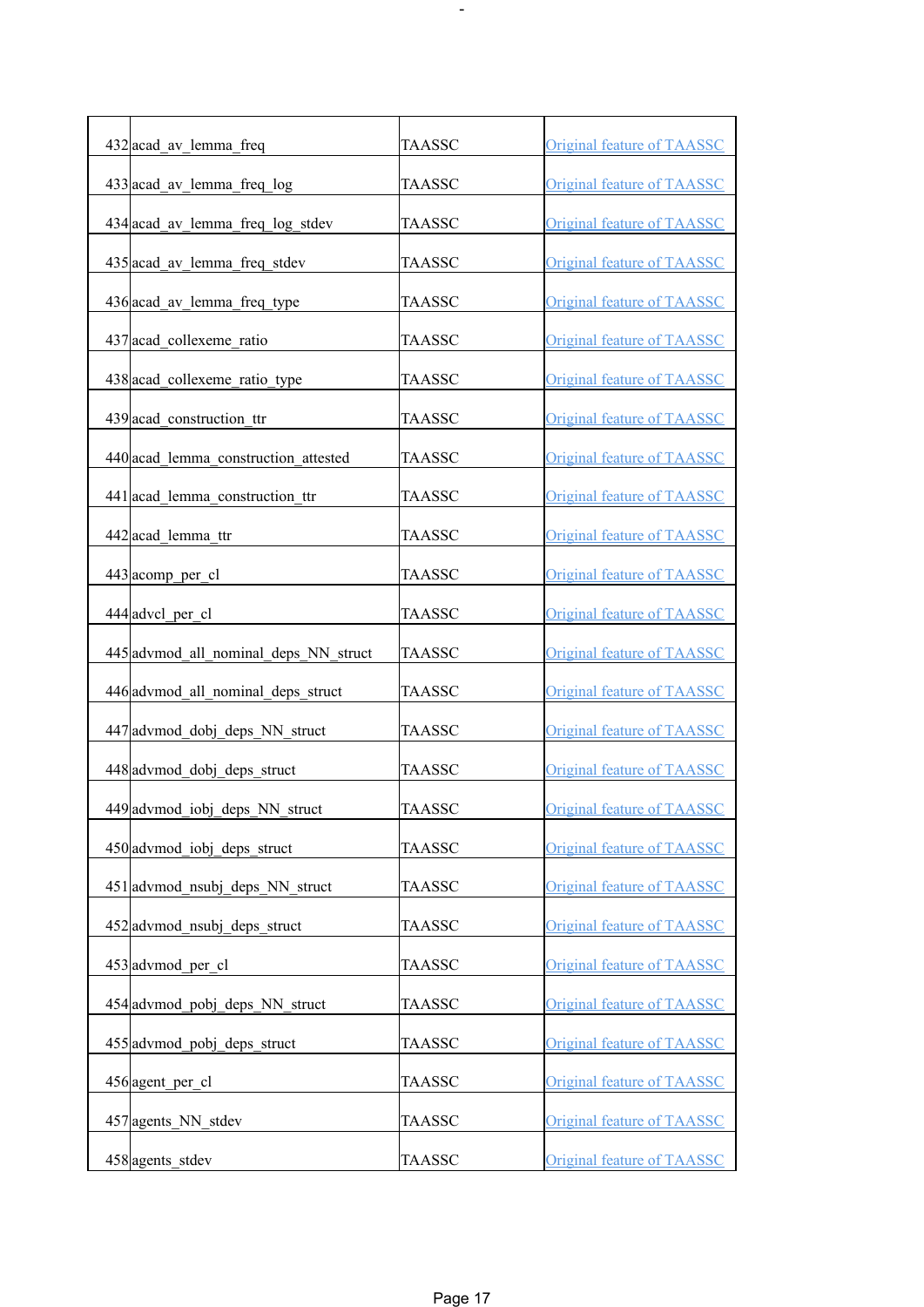| 459 all av approx collexeme                     | <b>TAASSC</b> | <b>Original feature of TAASSC</b> |
|-------------------------------------------------|---------------|-----------------------------------|
| 460 all av approx collexeme stdev               | <b>TAASSC</b> | <b>Original feature of TAASSC</b> |
| 461 all av approx collexeme type                | TAASSC        | Original feature of TAASSC        |
| 462 all av construction freq                    | <b>TAASSC</b> | <b>Original feature of TAASSC</b> |
| 463 all av construction freq log                | <b>TAASSC</b> | <b>Original feature of TAASSC</b> |
| 464 all av construction freq log stdev          | <b>TAASSC</b> | Original feature of TAASSC        |
| 465 all av construction freq stdev              | <b>TAASSC</b> | <b>Original feature of TAASSC</b> |
| 466 all av construction freq type               | <b>TAASSC</b> | Original feature of TAASSC        |
| 467 all av delta p const cue                    | <b>TAASSC</b> | <b>Original feature of TAASSC</b> |
| 468 all av delta p const cue stdev              | <b>TAASSC</b> | <b>Original feature of TAASSC</b> |
| $469$  all av delta p const cue type            | TAASSC        | <b>Original feature of TAASSC</b> |
| 470 all av delta p verb cue                     | <b>TAASSC</b> | <b>Original feature of TAASSC</b> |
| $471$  all av delta p verb cue stdev            | <b>TAASSC</b> | <b>Original feature of TAASSC</b> |
| 472 all av delta p verb cue type                | <b>TAASSC</b> | <b>Original feature of TAASSC</b> |
| 473 all av faith const cue                      | <b>TAASSC</b> | <b>Original feature of TAASSC</b> |
| 474 all av faith const cue stdev                | <b>TAASSC</b> | Original feature of TAASSC        |
| 475 all av faith const cue type                 | <b>TAASSC</b> | Original feature of TAASSC        |
| 476 all av faith verb cue                       | <b>TAASSC</b> | <b>Original feature of TAASSC</b> |
| 477 all av faith verb cue stdev                 | <b>TAASSC</b> | <b>Original feature of TAASSC</b> |
| 478 all av faith verb cue type                  | <b>TAASSC</b> | Original feature of TAASSC        |
| 479 all av lemma construction freq              | <b>TAASSC</b> | <b>Original feature of TAASSC</b> |
| 480 all av lemma construction freq log          | <b>TAASSC</b> | <b>Original feature of TAASSC</b> |
| all av lemma construction freq log stde<br>481v | <b>TAASSC</b> | <b>Original feature of TAASSC</b> |
| 482 all av lemma construction freq stdev        | <b>TAASSC</b> | <b>Original feature of TAASSC</b> |
| 483 all av lemma construction freq type         | <b>TAASSC</b> | <b>Original feature of TAASSC</b> |
| 484 all av lemma freq                           | <b>TAASSC</b> | Original feature of TAASSC        |
| 485 all av lemma freq log                       | <b>TAASSC</b> | Original feature of TAASSC        |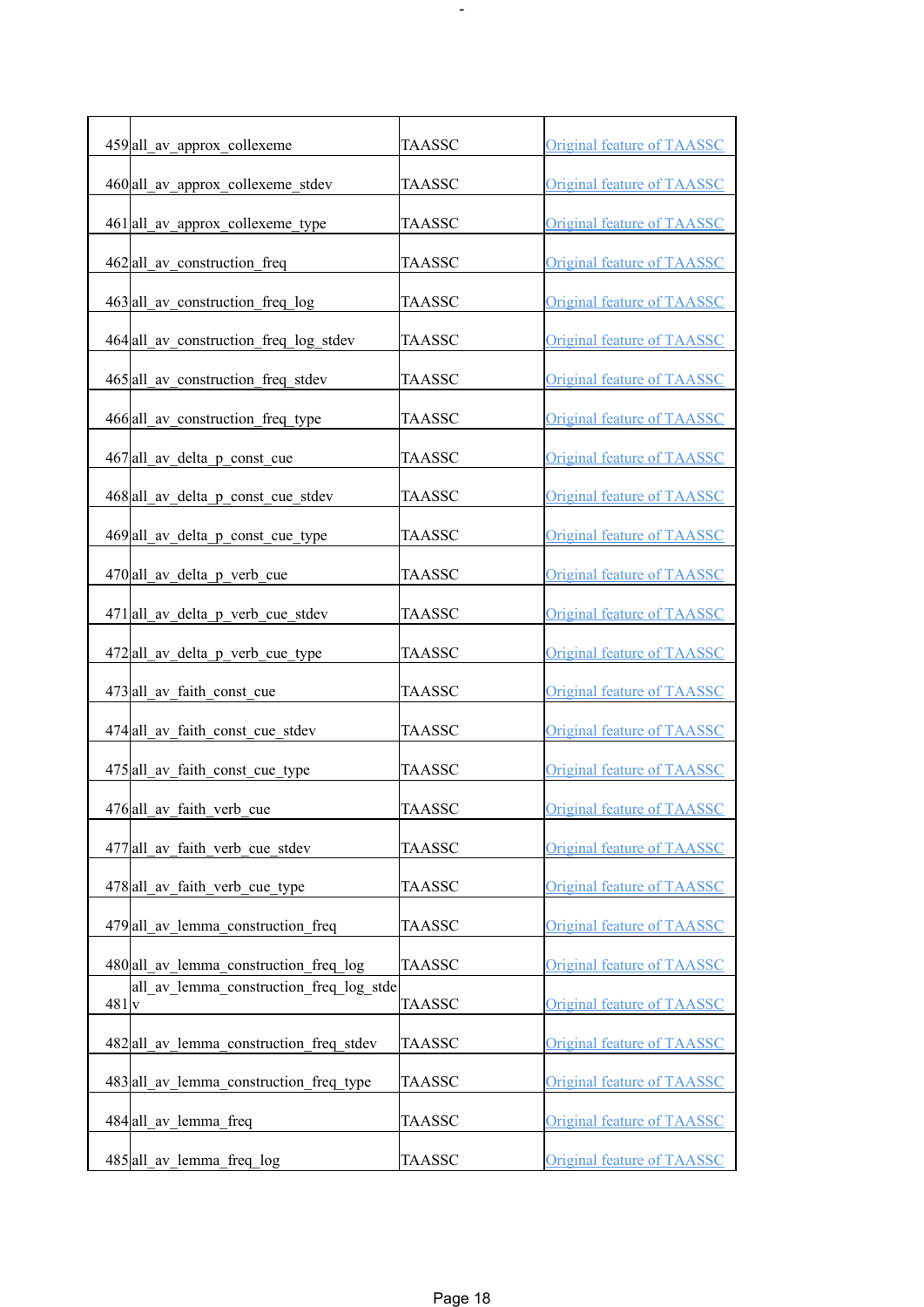| 486 all av lemma freq log stdev     | TAASSC        | <b>Original feature of TAASSC</b> |
|-------------------------------------|---------------|-----------------------------------|
| 487 all av lemma freq stdev         | <b>TAASSC</b> | <b>Original feature of TAASSC</b> |
| 488 all av lemma freq type          | TAASSC        | Original feature of TAASSC        |
| 489 all collexeme ratio             | TAASSC        | <b>Original feature of TAASSC</b> |
| 490 all collexeme ratio type        | <b>TAASSC</b> | <b>Original feature of TAASSC</b> |
| 491 all construction attested       | <b>TAASSC</b> | Original feature of TAASSC        |
| 492 all construction ttr            | <b>TAASSC</b> | <b>Original feature of TAASSC</b> |
| 493 all lemma attested              | <b>TAASSC</b> | <b>Original feature of TAASSC</b> |
| 494 all lemma construction attested | TAASSC        | <b>Original feature of TAASSC</b> |
| 495 all lemma construction ttr      | TAASSC        | <b>Original feature of TAASSC</b> |
| 496 all lemma ttr                   | TAASSC        | <b>Original feature of TAASSC</b> |
| 497 amod all nominal deps NN struct | TAASSC        | <b>Original feature of TAASSC</b> |
| 498 amod all nominal deps struct    | <b>TAASSC</b> | <b>Original feature of TAASSC</b> |
| 499 amod dobj deps NN struct        | <b>TAASSC</b> | <b>Original feature of TAASSC</b> |
| 500 amod dobj deps struct           | <b>TAASSC</b> | <b>Original feature of TAASSC</b> |
| 501 amod iobj deps NN struct        | <b>TAASSC</b> | <b>Original feature of TAASSC</b> |
| 502 amod iobj deps struct           | TAASSC        | <b>Original feature of TAASSC</b> |
| 503 amod nsubj deps NN struct       | <b>TAASSC</b> | Original feature of TAASSC        |
| 504 amod nsubj deps struct          | <b>TAASSC</b> | <b>Original feature of TAASSC</b> |
| 505 amod pobj deps NN struct        | <b>TAASSC</b> | Original feature of TAASSC        |
| 506 amod pobj deps struct           | <b>TAASSC</b> | <b>Original feature of TAASSC</b> |
| $507$ aux per cl                    | <b>TAASSC</b> | <b>Original feature of TAASSC</b> |
| 508 auxpass per cl                  | <b>TAASSC</b> | <b>Original feature of TAASSC</b> |
| $509$ av agents deps                | <b>TAASSC</b> | Original feature of TAASSC        |
| $510$ av agents deps NN             | <b>TAASSC</b> | Original feature of TAASSC        |
| $511$ av dobj deps                  | <b>TAASSC</b> | Original feature of TAASSC        |
| 512 av_dobj_deps_NN                 | <b>TAASSC</b> | <b>Original feature of TAASSC</b> |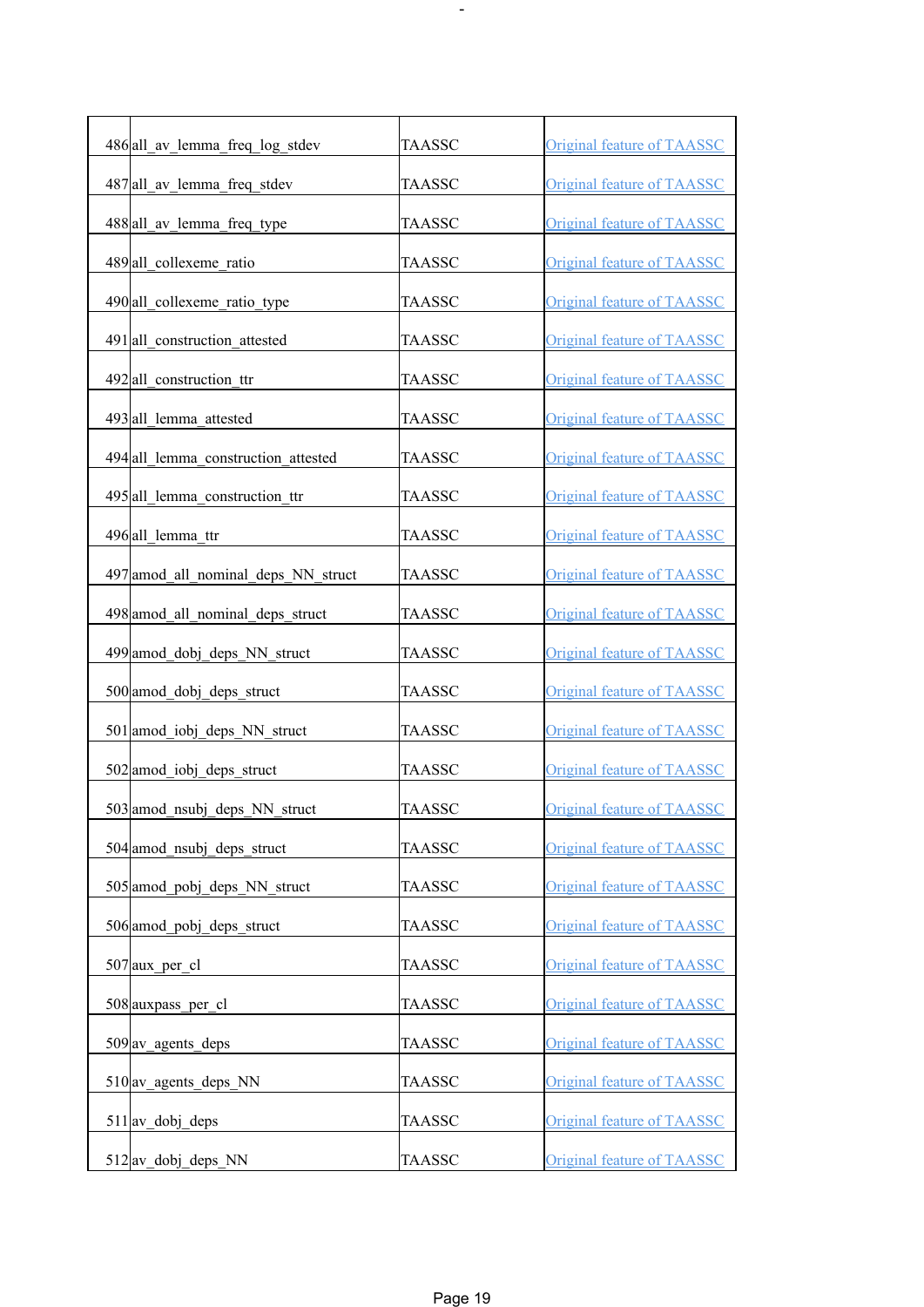| 513 av_iobj_deps                        | <b>TAASSC</b> | Original feature of TAASSC        |
|-----------------------------------------|---------------|-----------------------------------|
| $514$ <sub>av</sub> iobj deps NN        | <b>TAASSC</b> | <b>Original feature of TAASSC</b> |
| 515 av neomp deps                       | <b>TAASSC</b> | <b>Original feature of TAASSC</b> |
| $516$ av nomp deps NN                   | <b>TAASSC</b> | <b>Original feature of TAASSC</b> |
| 517 av nominal deps                     | <b>TAASSC</b> | <b>Original feature of TAASSC</b> |
| 518 av_nominal_deps_NN                  | TAASSC        | <b>Original feature of TAASSC</b> |
| $519$ av_nsubj_deps                     | <b>TAASSC</b> | <b>Original feature of TAASSC</b> |
| $520$ av nsubj deps NN                  | TAASSC        | Original feature of TAASSC        |
| $521\text{av}$ nsubj pass deps          | TAASSC        | <b>Original feature of TAASSC</b> |
| $522\text{av}$ nsubj pass deps NN       | TAASSC        | <b>Original feature of TAASSC</b> |
| 523 av pobj deps                        | TAASSC        | Original feature of TAASSC        |
| 524 av_pobj_deps_NN                     | <b>TAASSC</b> | Original feature of TAASSC        |
| $525$ cc per cl                         | <b>TAASSC</b> | Original feature of TAASSC        |
| 526 ccomp_per_cl                        | <b>TAASSC</b> | <b>Original feature of TAASSC</b> |
| $527$  cl av deps                       | <b>TAASSC</b> | <b>Original feature of TAASSC</b> |
| 528 cl ndeps std dev                    | <b>TAASSC</b> | Original feature of TAASSC        |
| 529 conj_and_all_nominal_deps_NN_struct | <b>TAASSC</b> | Original feature of TAASSC        |
| 530 conj_and_all_nominal_deps_struct    | <b>TAASSC</b> | <b>Original feature of TAASSC</b> |
| 531 conj and dobj deps NN struct        | <b>TAASSC</b> | Original feature of TAASSC        |
| 532 conj and dobj deps struct           | <b>TAASSC</b> | Original feature of TAASSC        |
| 533 conj and jobj deps NN struct        | <b>TAASSC</b> | Original feature of TAASSC        |
|                                         |               |                                   |
| 534 conj and iobj deps struct           | TAASSC        | <b>Original feature of TAASSC</b> |
| 535 conj and nsubj deps NN struct       | <b>TAASSC</b> | <b>Original feature of TAASSC</b> |
| 536 conj and nsubj deps struct          | <b>TAASSC</b> | Original feature of TAASSC        |
| 537 conj and pobj deps NN struct        | TAASSC        | <b>Original feature of TAASSC</b> |
| 538 conj and pobj deps struct           | TAASSC        | <b>Original feature of TAASSC</b> |
| 539 conj or all nominal deps NN struct  | TAASSC        | Original feature of TAASSC        |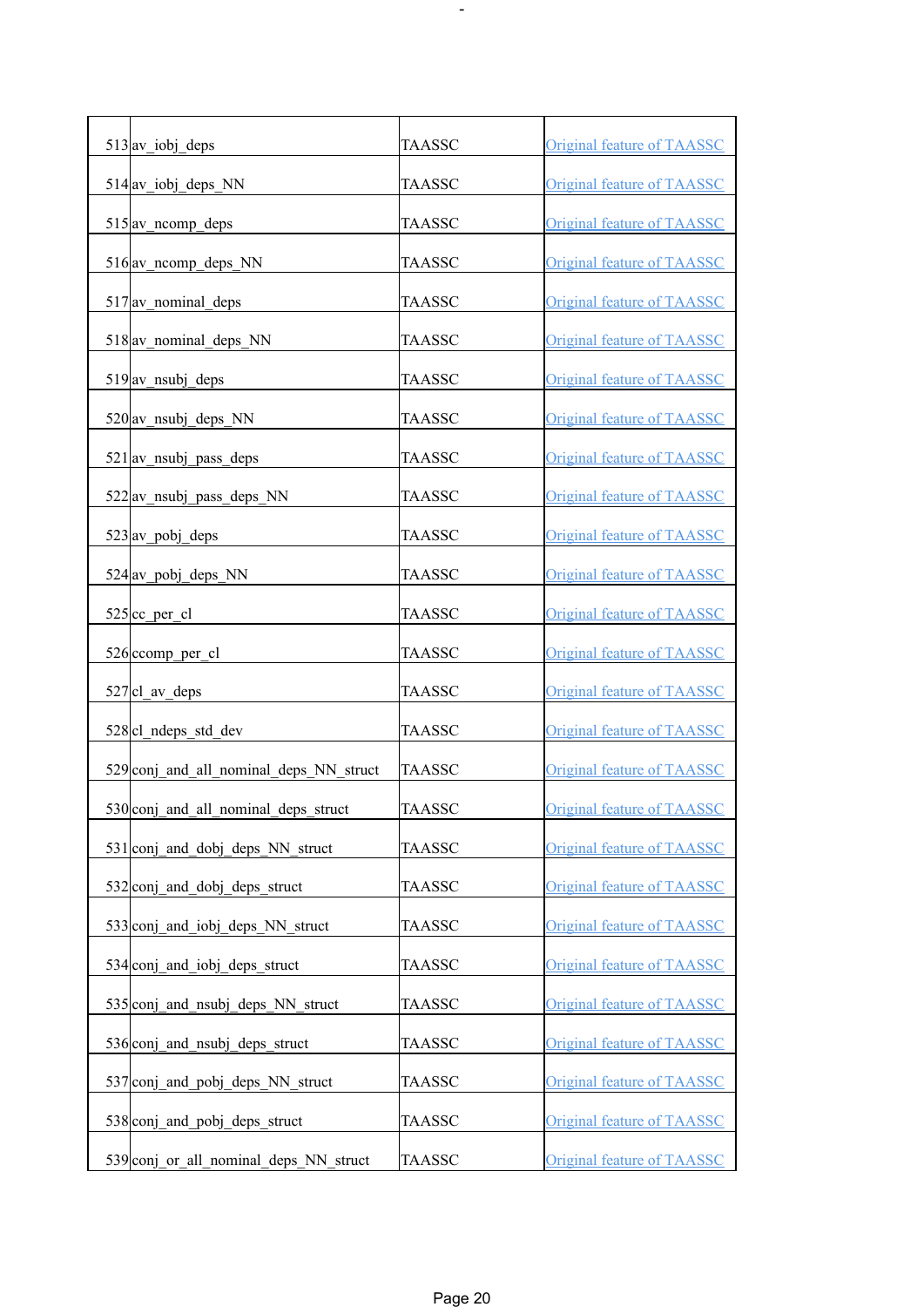| 540 conj or all nominal deps struct | <b>TAASSC</b> | <b>Original feature of TAASSC</b> |
|-------------------------------------|---------------|-----------------------------------|
| 541 conj_or_dobj_deps_NN_struct     | TAASSC        | <b>Original feature of TAASSC</b> |
| 542 conj or dobj deps struct        | TAASSC        | <b>Original feature of TAASSC</b> |
| 543 conj or iobj deps NN struct     | <b>TAASSC</b> | <b>Original feature of TAASSC</b> |
| 544 conj or iobj deps struct        | <b>TAASSC</b> | <b>Original feature of TAASSC</b> |
| 545 conj or nsubj deps NN struct    | <b>TAASSC</b> | <b>Original feature of TAASSC</b> |
| 546 conj_or_nsubj_deps_struct       | TAASSC        | <b>Original feature of TAASSC</b> |
| 547 conj_or_pobj_deps_NN_struct     | <b>TAASSC</b> | <b>Original feature of TAASSC</b> |
| 548 conj or pobj deps struct        | <b>TAASSC</b> | <b>Original feature of TAASSC</b> |
| 549 conj per cl                     | <b>TAASSC</b> | <b>Original feature of TAASSC</b> |
| 550 csubj per cl                    | TAASSC        | Original feature of TAASSC        |
| $551$  csubjpass per cl             | <b>TAASSC</b> | <b>Original feature of TAASSC</b> |
| $552$ dep per cl                    | <b>TAASSC</b> | Original feature of TAASSC        |
| 553 det all nominal deps NN struct  | TAASSC        | <b>Original feature of TAASSC</b> |
| 554 det all nominal deps struct     | <b>TAASSC</b> | <b>Original feature of TAASSC</b> |
| 555 det dobj deps NN struct         | <b>TAASSC</b> | <b>Original feature of TAASSC</b> |
| 556 det dobj deps struct            | <b>TAASSC</b> | <b>Original feature of TAASSC</b> |
| 557 det_iobj_deps_NN_struct         | <b>TAASSC</b> | <b>Original feature of TAASSC</b> |
| 558 det iobj deps struct            | TAASSC        | Original feature of TAASSC        |
| 559 det nsubj deps NN struct        | TAASSC        | Original feature of TAASSC        |
| 560 det nsubj deps struct           | TAASSC        | Original feature of TAASSC        |
| 561 det pobj deps NN struct         | TAASSC        | <b>Original feature of TAASSC</b> |
| 562 det pobj deps struct            | TAASSC        | Original feature of TAASSC        |
| 563 discourse_per_cl                | TAASSC        | Original feature of TAASSC        |
| 564 dobj NN stdev                   | TAASSC        | <b>Original feature of TAASSC</b> |
| 565 dobj per cl                     | <b>TAASSC</b> | <b>Original feature of TAASSC</b> |
| 566 dobj stdev                      | <b>TAASSC</b> | <b>Original feature of TAASSC</b> |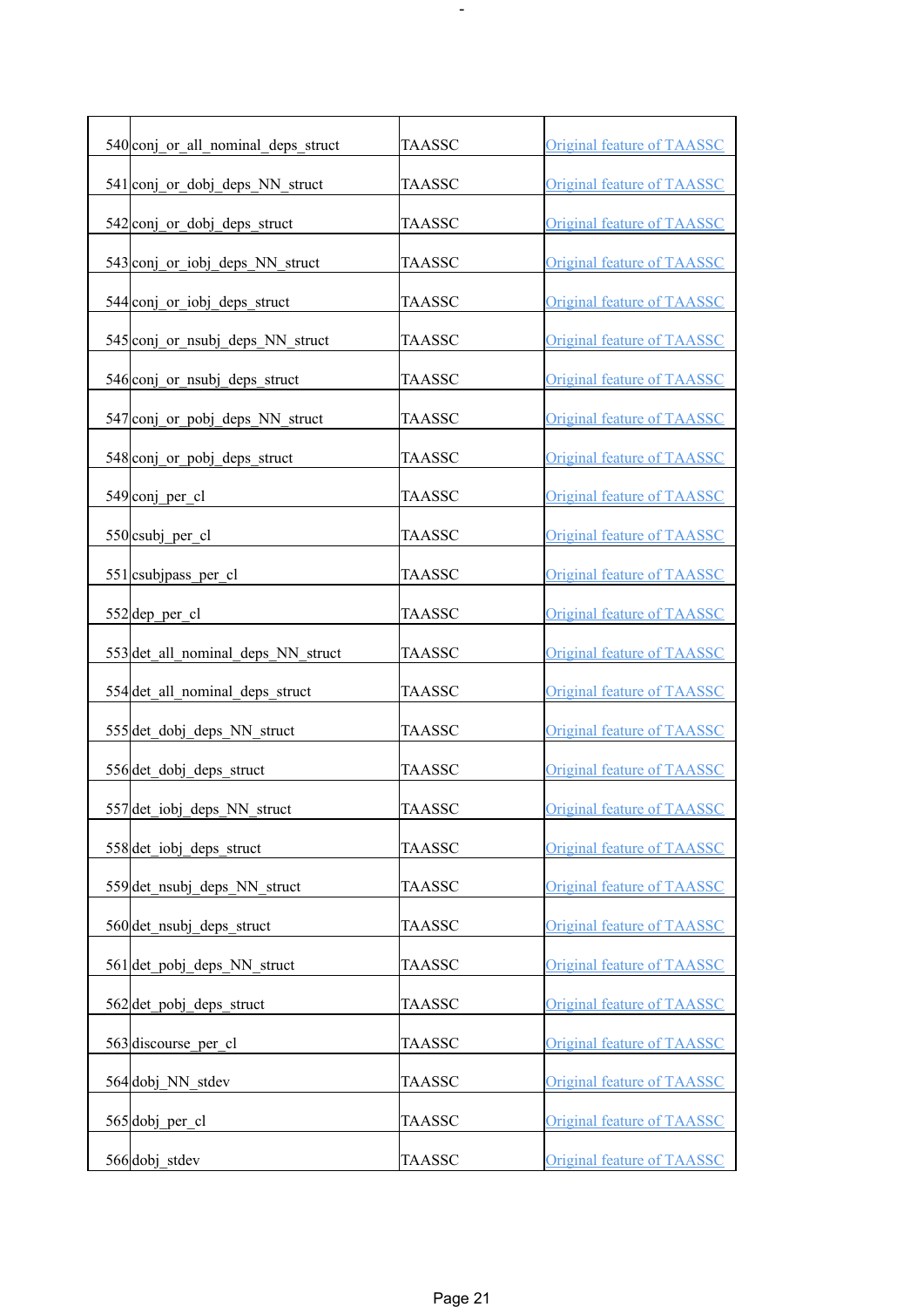| 567 expl_per_cl                                               | <b>TAASSC</b> | <b>Original feature of TAASSC</b> |
|---------------------------------------------------------------|---------------|-----------------------------------|
| 568 fic av approx collexeme                                   | <b>TAASSC</b> | Original feature of TAASSC        |
| 569 fic av approx collexeme stdev                             | TAASSC        | <b>Original feature of TAASSC</b> |
| 570 fic_av_approx_collexeme_type                              | <b>TAASSC</b> | <b>Original feature of TAASSC</b> |
| 571 fic av construction freq                                  | <b>TAASSC</b> | <b>Original feature of TAASSC</b> |
| $572$ fic av construction freq log                            | <b>TAASSC</b> | <b>Original feature of TAASSC</b> |
| 573 fic_av_construction_freq_log_stdev                        | <b>TAASSC</b> | <b>Original feature of TAASSC</b> |
| 574 fic av construction freq stdev                            | TAASSC        | <b>Original feature of TAASSC</b> |
| 575 fic_av_construction_freq_type                             | TAASSC        | <b>Original feature of TAASSC</b> |
| 576 fic av delta p const cue                                  | <b>TAASSC</b> | <b>Original feature of TAASSC</b> |
| $577$ fic av delta p const cue stdev                          | TAASSC        | <b>Original feature of TAASSC</b> |
| 578 fic_av_delta_p_const_cue_type                             | TAASSC        | <b>Original feature of TAASSC</b> |
| 579 fic av delta p verb cue                                   | <b>TAASSC</b> | Original feature of TAASSC        |
| 580 fic_av_delta_p_verb_cue_stdev                             | <b>TAASSC</b> | <b>Original feature of TAASSC</b> |
| 581 fic_av_delta_p_verb_cue_type                              | <b>TAASSC</b> | <b>Original feature of TAASSC</b> |
| 582 fic av faith const cue                                    | <b>TAASSC</b> | <b>Original feature of TAASSC</b> |
| $583$ fic av faith const cue stdev                            | <b>TAASSC</b> | Original feature of TAASSC        |
| 584 fic_av_faith_const_cue_type                               | <b>TAASSC</b> | <b>Original feature of TAASSC</b> |
| 585 fic av faith verb cue                                     | <b>TAASSC</b> | <b>Original feature of TAASSC</b> |
| 586 fic av faith verb cue stdev                               | <b>TAASSC</b> | Original feature of TAASSC        |
| 587 fic av faith verb cue type                                | <b>TAASSC</b> | <b>Original feature of TAASSC</b> |
| 588 fic av lemma construction freq                            | TAASSC        | <b>Original feature of TAASSC</b> |
| 589 fic av lemma construction freq log                        | <b>TAASSC</b> | <b>Original feature of TAASSC</b> |
| fic av lemma construction freq log std<br>$590$ <sub>ev</sub> | TAASSC        | Original feature of TAASSC        |
| 591 fic av lemma construction freq stdev                      | TAASSC        | <b>Original feature of TAASSC</b> |
| 592 fic av lemma construction freq type                       | TAASSC        | <b>Original feature of TAASSC</b> |
| $593$ fic av lemma freq                                       | <b>TAASSC</b> | <b>Original feature of TAASSC</b> |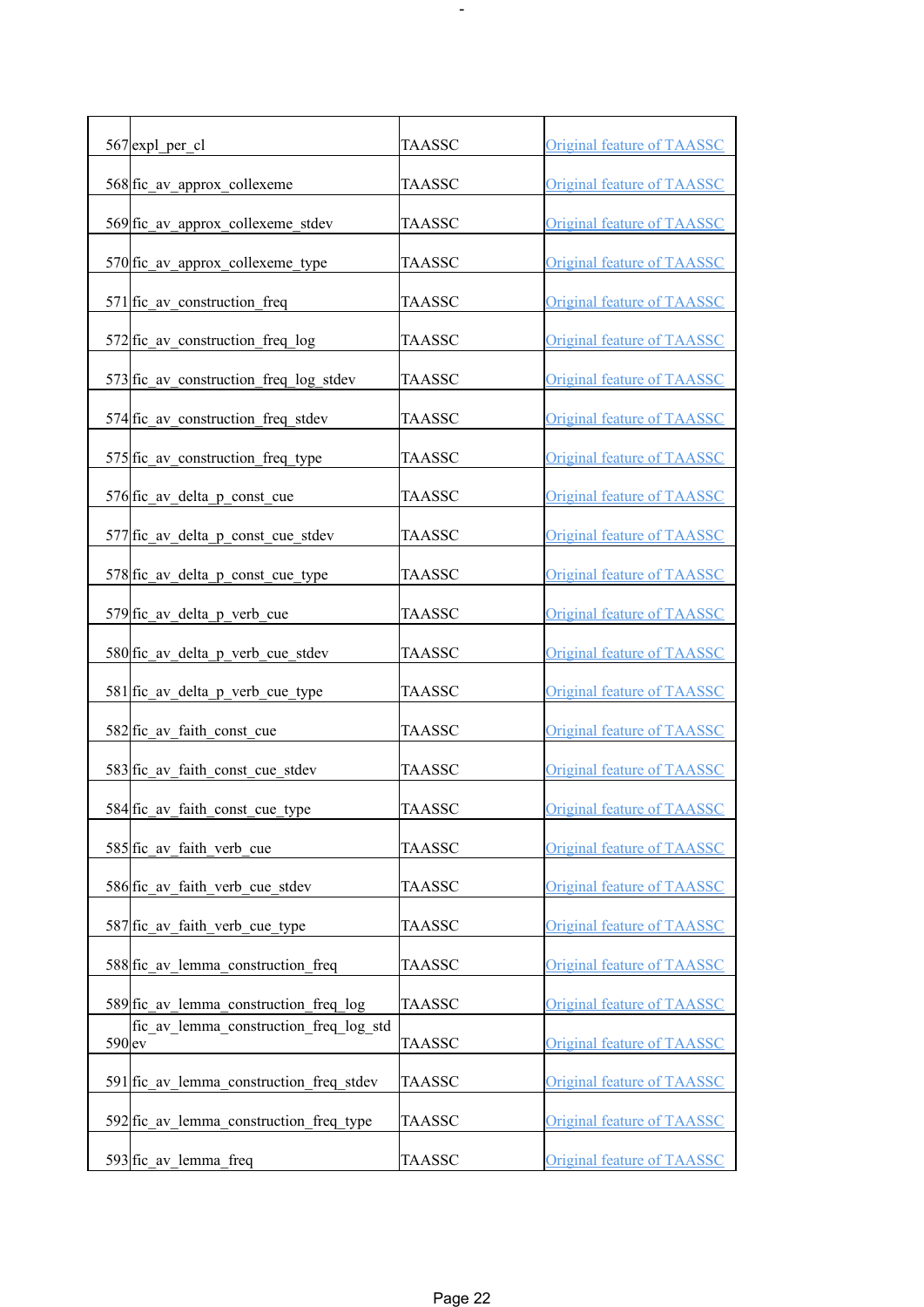| 594 fic av lemma freq log                | TAASSC        | <b>Original feature of TAASSC</b> |
|------------------------------------------|---------------|-----------------------------------|
| 595 fic av lemma freq log stdev          | TAASSC        | <b>Original feature of TAASSC</b> |
| 596 fic av lemma freq stdev              | TAASSC        | <b>Original feature of TAASSC</b> |
| 597 fic av lemma freq type               | TAASSC        | <b>Original feature of TAASSC</b> |
| 598 fic collexeme ratio                  | TAASSC        | <b>Original feature of TAASSC</b> |
| 599 fic collexeme ratio type             | TAASSC        | <b>Original feature of TAASSC</b> |
| 600 fic construction attested            | TAASSC        | <b>Original feature of TAASSC</b> |
| $601$ fic construction ttr               | TAASSC        | <b>Original feature of TAASSC</b> |
| $602$ fic lemma attested                 | TAASSC        | <b>Original feature of TAASSC</b> |
| 603 fic lemma construction attested      | TAASSC        | <b>Original feature of TAASSC</b> |
| 604 fic lemma construction ttr           | TAASSC        | <b>Original feature of TAASSC</b> |
| 605 fic lemma ttr                        | TAASSC        | <b>Original feature of TAASSC</b> |
| 606 iobj NN stdev                        | TAASSC        | <b>Original feature of TAASSC</b> |
| $607$ iobj_per_cl                        | TAASSC        | <b>Original feature of TAASSC</b> |
| 608 iobj stdev                           | TAASSC        | <b>Original feature of TAASSC</b> |
| 609 mag av approx collexeme              | <b>TAASSC</b> | <b>Original feature of TAASSC</b> |
| 610 mag av approx collexeme stdev        | TAASSC        | <b>Original feature of TAASSC</b> |
| 611 mag_av_approx_collexeme_type         | <b>TAASSC</b> | <b>Original feature of TAASSC</b> |
| $612$ mag av construction freq           | <b>TAASSC</b> | Original feature of TAASSC        |
| $613$ mag av construction freq log       | TAASSC        | <b>Original feature of TAASSC</b> |
| $614$ mag av construction freq log stdev | TAASSC        | <b>Original feature of TAASSC</b> |
| 615 mag av construction freq stdev       | TAASSC        | Original feature of TAASSC        |
| 616 mag av construction freq type        | <b>TAASSC</b> | Original feature of TAASSC        |
| $617$ mag av delta p const cue           | <b>TAASSC</b> | Original feature of TAASSC        |
| 618 mag_av_delta_p_const_cue_stdev       | TAASSC        | <b>Original feature of TAASSC</b> |
| $619$ mag av delta p const cue type      | TAASSC        | <b>Original feature of TAASSC</b> |
| 620 mag_av_delta_p_verb_cue              | <b>TAASSC</b> | <b>Original feature of TAASSC</b> |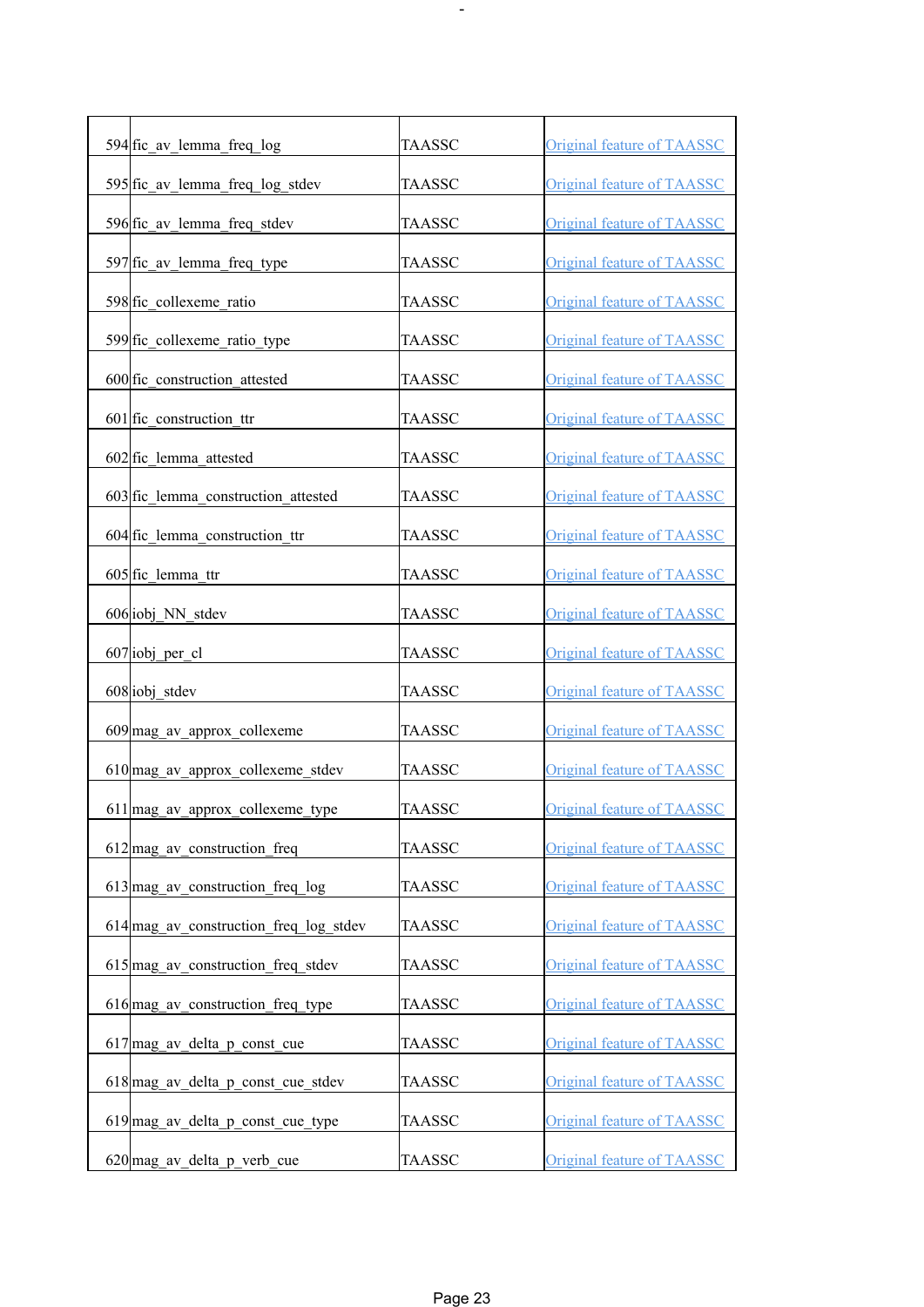| $621$ mag av delta p verb cue stdev                | <b>TAASSC</b> | Original feature of TAASSC        |
|----------------------------------------------------|---------------|-----------------------------------|
| 622 mag_av_delta_p_verb_cue_type                   | <b>TAASSC</b> | <b>Original feature of TAASSC</b> |
| $623$ mag av faith const cue                       | TAASSC        | Original feature of TAASSC        |
| $624$ mag av faith const cue stdev                 | <b>TAASSC</b> | <b>Original feature of TAASSC</b> |
| $625$ mag av faith const cue type                  | TAASSC        | <b>Original feature of TAASSC</b> |
| $626$ mag av faith verb cue                        | <b>TAASSC</b> | Original feature of TAASSC        |
| 627 mag_av_faith_verb_cue_stdev                    | <b>TAASSC</b> | <b>Original feature of TAASSC</b> |
| 628 mag_av_faith_verb_cue_type                     | <b>TAASSC</b> | <b>Original feature of TAASSC</b> |
| $629$ mag av lemma construction freq               | <b>TAASSC</b> | <b>Original feature of TAASSC</b> |
| $630$ mag av lemma construction freq log           | TAASSC        | <b>Original feature of TAASSC</b> |
| mag av lemma construction freq log st<br>$631$ dev | TAASSC        | Original feature of TAASSC        |
| $632$ mag av lemma construction freq stdev         | <b>TAASSC</b> | <b>Original feature of TAASSC</b> |
| $633$ mag av lemma construction freq type          | <b>TAASSC</b> | Original feature of TAASSC        |
| 634 mag_av_lemma_freq                              | <b>TAASSC</b> | <b>Original feature of TAASSC</b> |
| $635$ mag av lemma freq log                        | <b>TAASSC</b> | <b>Original feature of TAASSC</b> |
| 636 mag av lemma freq log stdev                    | <b>TAASSC</b> | Original feature of TAASSC        |
| 637 mag_av_lemma_freq_stdev                        | TAASSC        | Original feature of TAASSC        |
| $638$ mag av lemma freq type                       | <b>TAASSC</b> | Original feature of TAASSC        |
|                                                    | <b>TAASSC</b> |                                   |
| $639$ mag collexeme ratio                          |               | <b>Original feature of TAASSC</b> |
| 640 mag collexeme ratio type                       | <b>TAASSC</b> | Original feature of TAASSC        |
| 641 mag construction attested                      | <b>TAASSC</b> | Original feature of TAASSC        |
| $642$ mag construction ttr                         | <b>TAASSC</b> | <b>Original feature of TAASSC</b> |
| $643$ mag lemma attested                           | <b>TAASSC</b> | <b>Original feature of TAASSC</b> |
| 644 mag lemma construction attested                | <b>TAASSC</b> | <b>Original feature of TAASSC</b> |
| $645$ mag lemma construction ttr                   | <b>TAASSC</b> | Original feature of TAASSC        |
| 646 mag lemma ttr                                  | <b>TAASSC</b> | Original feature of TAASSC        |
| 647 mark_per_cl                                    | <b>TAASSC</b> | <b>Original feature of TAASSC</b> |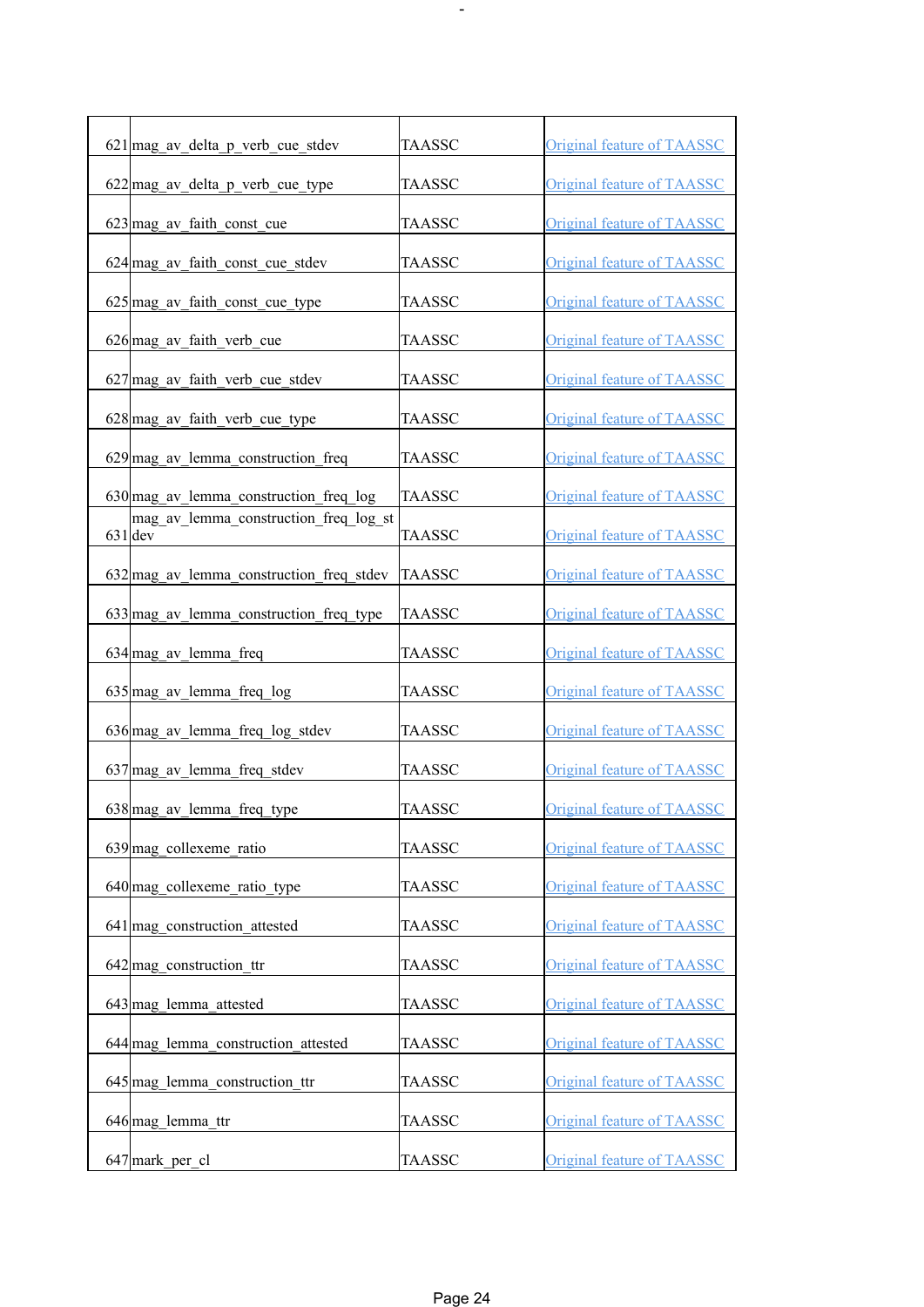| 648 modal per cl                          | <b>TAASSC</b> | <b>Original feature of TAASSC</b> |
|-------------------------------------------|---------------|-----------------------------------|
| 649 ncomp NN stdev                        | <b>TAASSC</b> | <b>Original feature of TAASSC</b> |
| 650 ncomp per cl                          | <b>TAASSC</b> | <b>Original feature of TAASSC</b> |
| 651 ncomp stdev                           | <b>TAASSC</b> | <b>Original feature of TAASSC</b> |
| $652$ neg per cl                          | <b>TAASSC</b> | <b>Original feature of TAASSC</b> |
| 653 news av approx collexeme              | <b>TAASSC</b> | <b>Original feature of TAASSC</b> |
| 654 news_av_approx_collexeme_stdev        | TAASSC        | <b>Original feature of TAASSC</b> |
| 655 news_av_approx_collexeme_type         | <b>TAASSC</b> | <b>Original feature of TAASSC</b> |
| 656 news_av_construction_freq             | TAASSC        | <b>Original feature of TAASSC</b> |
| 657 news av construction freq log         | TAASSC        | <b>Original feature of TAASSC</b> |
| 658 news av construction freq log stdev   | TAASSC        | <b>Original feature of TAASSC</b> |
| 659 news av construction freq stdev       | TAASSC        | <b>Original feature of TAASSC</b> |
| 660 news_av_construction_freq_type        | TAASSC        | <b>Original feature of TAASSC</b> |
| 661 news_av_delta_p_const_cue             | <b>TAASSC</b> | <b>Original feature of TAASSC</b> |
| 662 news av delta p const cue stdev       | <b>TAASSC</b> | <b>Original feature of TAASSC</b> |
| 663 news av delta p const cue type        | <b>TAASSC</b> | Original feature of TAASSC        |
| 664 news_av_delta_p_verb_cue              | <b>TAASSC</b> | <b>Original feature of TAASSC</b> |
| 665 news av delta p verb cue stdev        | <b>TAASSC</b> | <b>Original feature of TAASSC</b> |
| 666 news av delta p verb cue type         | <b>TAASSC</b> | <b>Original feature of TAASSC</b> |
| 667 news av faith const cue               | TAASSC        | Original feature of TAASSC        |
| 668 news av faith const cue stdev         | TAASSC        | <b>Original feature of TAASSC</b> |
| 669 news av faith const cue type          | <b>TAASSC</b> | <b>Original feature of TAASSC</b> |
| 670 news av faith verb cue                | TAASSC        | Original feature of TAASSC        |
| $671$ news av faith verb cue stdev        | <b>TAASSC</b> | Original feature of TAASSC        |
| $672$ news av faith verb cue type         | TAASSC        | <b>Original feature of TAASSC</b> |
| 673 news av lemma construction freq       | TAASSC        | <b>Original feature of TAASSC</b> |
| $674$ news av lemma construction freq log | <b>TAASSC</b> | Original feature of TAASSC        |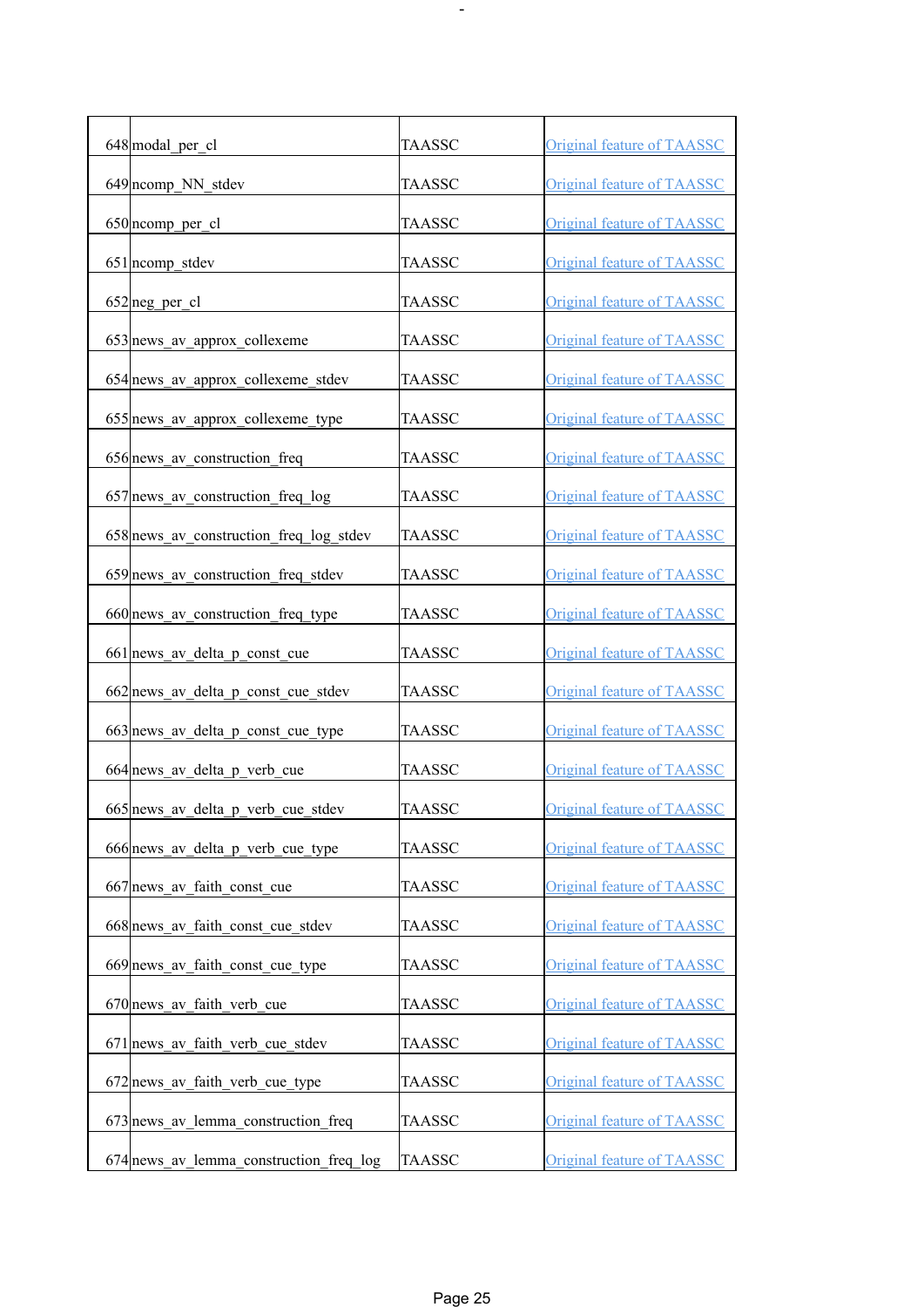| news av lemma construction freq log s<br>$675$ tdev | <b>TAASSC</b> | <b>Original feature of TAASSC</b> |
|-----------------------------------------------------|---------------|-----------------------------------|
| 676 news av lemma construction freq stdev TAASSC    |               | <b>Original feature of TAASSC</b> |
| 677 news av lemma construction freq type            | <b>TAASSC</b> | Original feature of TAASSC        |
| 678 news av lemma freq                              | <b>TAASSC</b> | <b>Original feature of TAASSC</b> |
| 679 news av lemma freq log                          | <b>TAASSC</b> | <b>Original feature of TAASSC</b> |
| 680 news_av_lemma_freq_log_stdev                    | <b>TAASSC</b> | <b>Original feature of TAASSC</b> |
| 681 news av lemma freq stdev                        | <b>TAASSC</b> | <b>Original feature of TAASSC</b> |
| 682 news av lemma freq type                         | <b>TAASSC</b> | <b>Original feature of TAASSC</b> |
| 683 news collexeme ratio                            | <b>TAASSC</b> | <b>Original feature of TAASSC</b> |
| 684 news collexeme ratio type                       | TAASSC        | <b>Original feature of TAASSC</b> |
| 685 news construction attested                      | TAASSC        | <b>Original feature of TAASSC</b> |
| 686 news construction ttr                           | <b>TAASSC</b> | <b>Original feature of TAASSC</b> |
| 687 news lemma attested                             | <b>TAASSC</b> | Original feature of TAASSC        |
| 688 news lemma construction attested                | <b>TAASSC</b> | <b>Original feature of TAASSC</b> |
| 689 news lemma construction ttr                     | <b>TAASSC</b> | <b>Original feature of TAASSC</b> |
| 690 news lemma ttr                                  | <b>TAASSC</b> | <b>Original feature of TAASSC</b> |
| 691 nn all nominal deps NN struct                   | <b>TAASSC</b> | <b>Original feature of TAASSC</b> |
| $692$  nn all nominal deps struct                   | <b>TAASSC</b> | <b>Original feature of TAASSC</b> |
| $693 \text{nn}$ dobj deps NN struct                 | <b>TAASSC</b> | Original feature of TAASSC        |
| $694 \text{nn}$ dobj deps struct                    | <b>TAASSC</b> | Original feature of TAASSC        |
| $695 \text{nn}$ iobj deps NN struct                 | <b>TAASSC</b> | Original feature of TAASSC        |
| $696 \text{nn}$ iobj deps struct                    | <b>TAASSC</b> | <b>Original feature of TAASSC</b> |
| $697$  nn nsubj deps NN struct                      | <b>TAASSC</b> | <b>Original feature of TAASSC</b> |
| $698 \text{nn}$ nsubj deps struct                   | <b>TAASSC</b> | Original feature of TAASSC        |
| 699 nn pobj deps NN struct                          | <b>TAASSC</b> | Original feature of TAASSC        |
| $700 \text{nn}$ pobj deps struct                    | <b>TAASSC</b> | Original feature of TAASSC        |
| 701 nominal deps NN stdev                           | <b>TAASSC</b> | Original feature of TAASSC        |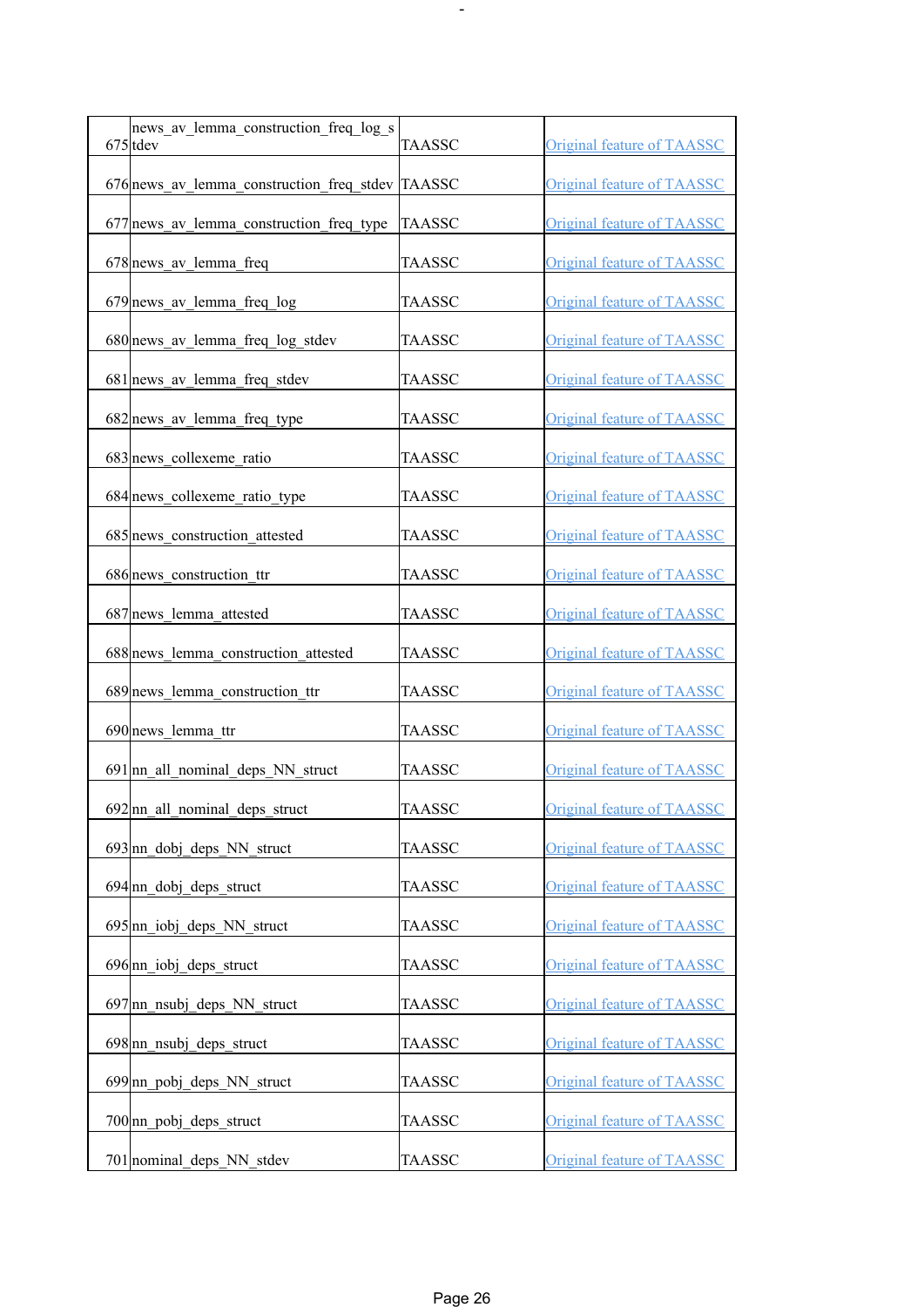| 702 nominal deps stdev              | <b>TAASSC</b> | <b>Original feature of TAASSC</b> |
|-------------------------------------|---------------|-----------------------------------|
| 703 nsubj NN stdev                  | TAASSC        | <b>Original feature of TAASSC</b> |
| 704 nsubj pass NN stdev             | <b>TAASSC</b> | <b>Original feature of TAASSC</b> |
| 705 nsubj pass stdev                | TAASSC        | <b>Original feature of TAASSC</b> |
| 706 nsubj per cl                    | <b>TAASSC</b> | <b>Original feature of TAASSC</b> |
| $707$ <sub>nsubj</sub> stdev        | TAASSC        | <b>Original feature of TAASSC</b> |
| 708 nsubjpass_per_cl                | TAASSC        | <b>Original feature of TAASSC</b> |
| 709 nwords                          | TAASSC        | <b>Original feature of TAASSC</b> |
| 710 parataxis per cl                | TAASSC        | <b>Original feature of TAASSC</b> |
| 711 pcomp per cl                    | TAASSC        | <b>Original feature of TAASSC</b> |
| 712 pobj NN stdev                   | TAASSC        | <b>Original feature of TAASSC</b> |
| 713 pobj stdev                      | TAASSC        | <b>Original feature of TAASSC</b> |
| 714 poss_all_nominal_deps_NN_struct | TAASSC        | <b>Original feature of TAASSC</b> |
| 715 poss_all_nominal_deps_struct    | TAASSC        | Original feature of TAASSC        |
| 716 poss_dobj_deps_NN_struct        | TAASSC        | <b>Original feature of TAASSC</b> |
| 717 poss dobj deps struct           | <b>TAASSC</b> | <b>Original feature of TAASSC</b> |
| 718 poss_iobj_deps_NN_struct        | TAASSC        | Original feature of TAASSC        |
| 719 poss_iobj_deps_struct           | <b>TAASSC</b> | <b>Original feature of TAASSC</b> |
| 720 poss nsubj deps NN struct       | <b>TAASSC</b> | <b>Original feature of TAASSC</b> |
| 721 poss nsubj deps struct          | <b>TAASSC</b> | Original feature of TAASSC        |
| 722 poss pobj deps NN struct        | <b>TAASSC</b> | Original feature of TAASSC        |
| 723 poss pobj deps struct           | <b>TAASSC</b> | <b>Original feature of TAASSC</b> |
| 724 prep all nominal deps NN struct | <b>TAASSC</b> | <b>Original feature of TAASSC</b> |
| 725 prep all nominal deps struct    | <b>TAASSC</b> | <b>Original feature of TAASSC</b> |
| 726 prep dobj deps NN struct        | <b>TAASSC</b> | <b>Original feature of TAASSC</b> |
| 727 prep dobj deps struct           | <b>TAASSC</b> | <b>Original feature of TAASSC</b> |
| 728 prep iobj deps NN struct        | <b>TAASSC</b> | <b>Original feature of TAASSC</b> |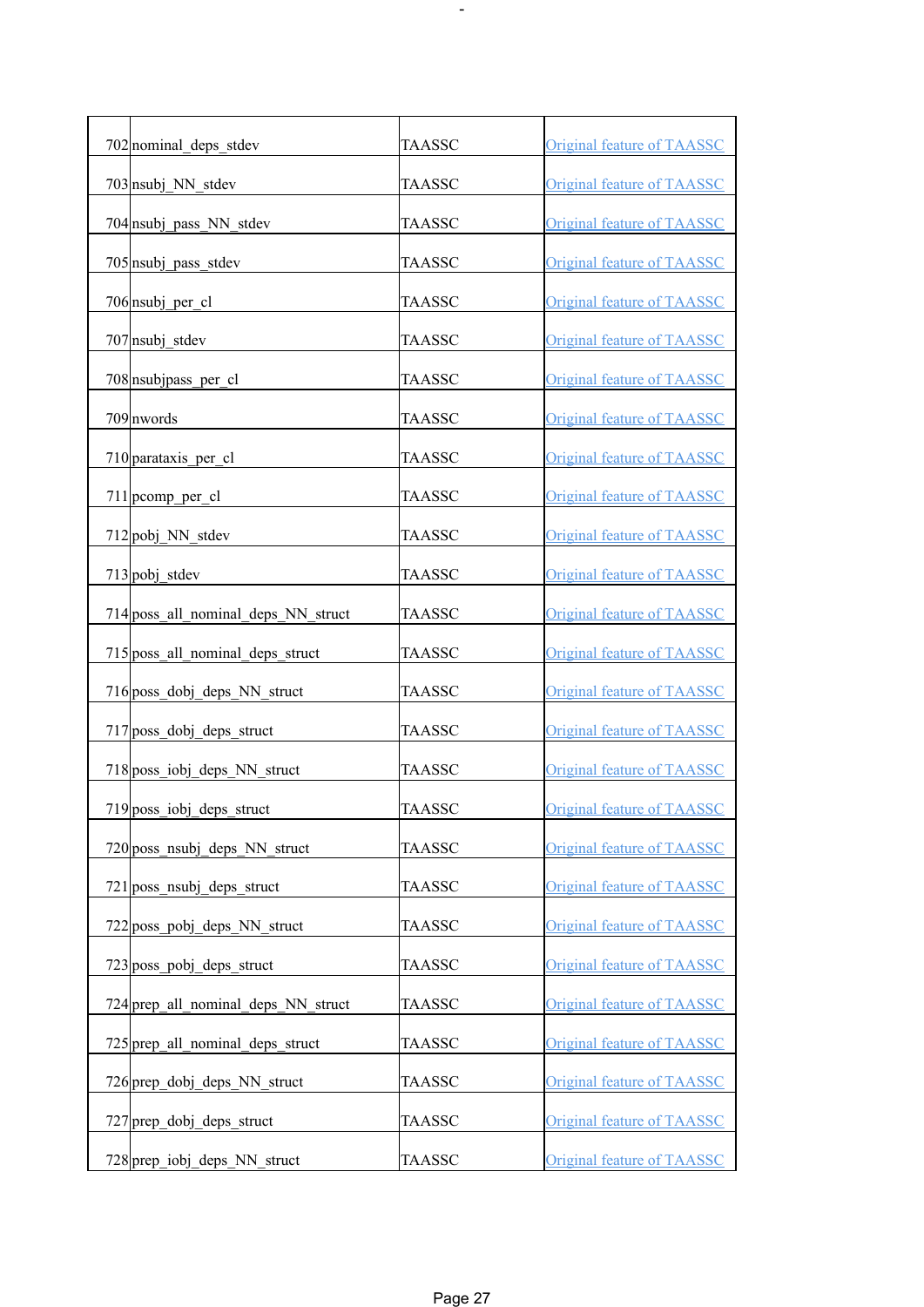| 729 prep iobj deps struct            | <b>TAASSC</b> | <b>Original feature of TAASSC</b> |
|--------------------------------------|---------------|-----------------------------------|
| 730 prep_nsubj_deps_NN_struct        | <b>TAASSC</b> | <b>Original feature of TAASSC</b> |
| 731 prep nsubj deps struct           | TAASSC        | <b>Original feature of TAASSC</b> |
| 732 prep_per_cl                      | TAASSC        | <b>Original feature of TAASSC</b> |
| 733 prep_pobj_deps_NN_struct         | TAASSC        | Original feature of TAASSC        |
| 734 prep pobj deps struct            | TAASSC        | <b>Original feature of TAASSC</b> |
| 735 prepc_per_cl                     | TAASSC        | <b>Original feature of TAASSC</b> |
| $736$ prt per cl                     | TAASSC        | <b>Original feature of TAASSC</b> |
| 737 remod all nominal deps NN struct | TAASSC        | Original feature of TAASSC        |
| 738 rcmod all nominal deps struct    | TAASSC        | <b>Original feature of TAASSC</b> |
| 739 remod dobj deps NN struct        | <b>TAASSC</b> | Original feature of TAASSC        |
| 740 rcmod dobj deps struct           | TAASSC        | <b>Original feature of TAASSC</b> |
| 741 remod iobj deps NN struct        | TAASSC        | Original feature of TAASSC        |
| 742 rcmod_iobj_deps_struct           | <b>TAASSC</b> | <b>Original feature of TAASSC</b> |
| 743 rcmod_nsubj_deps_NN_struct       | TAASSC        | <b>Original feature of TAASSC</b> |
| 744 rcmod nsubj deps struct          | <b>TAASSC</b> | <b>Original feature of TAASSC</b> |
| 745 rcmod_pobj_deps_NN_struct        | <b>TAASSC</b> | <b>Original feature of TAASSC</b> |
| 746 rcmod_pobj_deps_struct           | <b>TAASSC</b> | Original feature of TAASSC        |
| 747 tmod per cl                      | <b>TAASSC</b> | Original feature of TAASSC        |
| 748 vmod all nominal deps NN struct  | TAASSC        | Original feature of TAASSC        |
| 749 vmod all nominal deps struct     | TAASSC        | <b>Original feature of TAASSC</b> |
| 750 vmod dobj deps NN struct         | <b>TAASSC</b> | Original feature of TAASSC        |
| 751 vmod dobj deps struct            | <b>TAASSC</b> | <b>Original feature of TAASSC</b> |
| 752 vmod iobj deps NN struct         | <b>TAASSC</b> | Original feature of TAASSC        |
| 753 vmod iobj deps struct            | TAASSC        | <b>Original feature of TAASSC</b> |
| 754 vmod nsubj deps NN struct        | TAASSC        | Original feature of TAASSC        |
| 755 vmod nsubj deps struct           | <b>TAASSC</b> | <b>Original feature of TAASSC</b> |